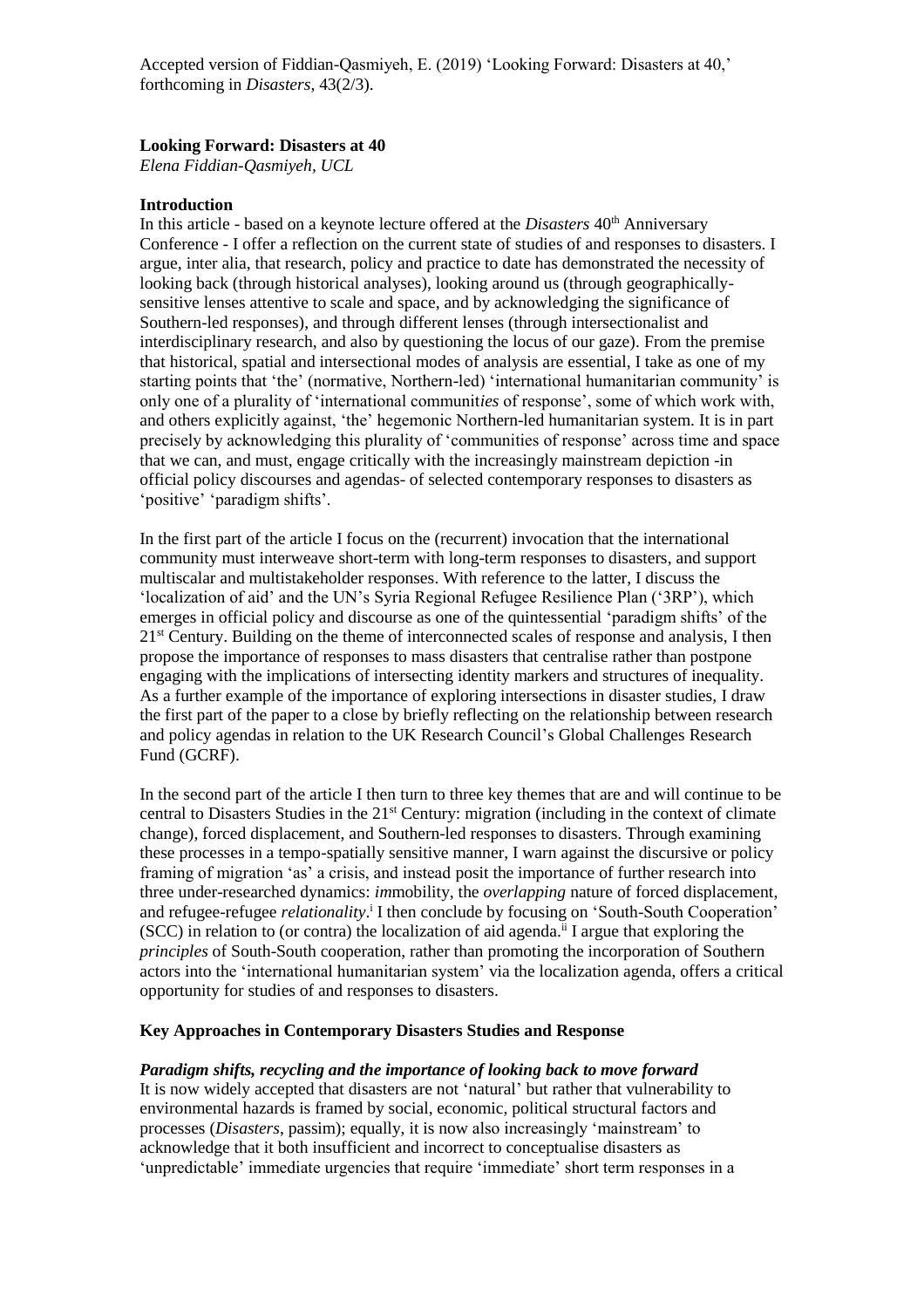'humanitarian mode' that we cannot plan for in advance. As such, it is now almost standard for international agencies, donors, and even research council initiatives such as the GCRF (discussed below) to acknowledge the necessity of interweaving short-term response elements alongside long-term planning. In essence, this entails starting from the principle that development and humanitarian work must be forward looking rather than reactive and responsive, for instance, by identifying and implementing means to reduce risks, to mitigate and plan for, and to prevent disasters (ie see *Disasters* 25(3)). In practice this often entails designing longer-term elements *into* 'immediate' scale responses rather than vice-versa – thereby ultimately remaining reactive in nature. Nonetheless, policy-makers, practitioners and scholars from across the wide arena of disaster studies acknowledge the need to start from the perspective of long-term planning and prevention, into which reactive responses can be inserted as and when necessary as both anticipated and unanticipated disasters emerge.

This acknowledgement and mainstreaming is commonly presented as an 'advance' in international approaches to disasters, providing an essential move away from reactive, emergency-mode, care and maintenance approaches. However, even the briefest historical reflection demonstrates that this 'forward-looking' policy- and funding-agenda is itself a 'return' to, or even a 'recycling' of, long-standing debates. In the field of refugee response alone, this goes back to at least the 1960s (see Crisp, 2001), including in the form of UNHCR's 'integrated zonal development approach,' followed by the UN agency's 1980s 'refugee aid and development' strategies, the 'upsurge of interest' in the 'relief to development' continuum in the 1990s (Borton, 1994), and the widespread official institutionalisation of diverse 'development assistance programmes' in the 1980s and 1990s (UNHCR 2005). While this is undoubtedly an essential approach with potentially widereaching implications, it is neither an 'innovation', nor is it a paradigm with its origins either in the 1990s (as asserted by Hinds, 2015) or the 2000s (as claimed by UNHCR, 2005); such forward-looking approaches at the UN, INGO and donor level have existed for over half a century, even if these approaches have remain only partially implemented (if at all) since then (see Crisp, 2001). Indeed, over the past few decades members of the 'international humanitarian community' – composed inter alia by UN agencies, international NGOs, the International Red Cross and Red Crescent movement, and donor states<sup>1</sup> - have often continued to justify 'immediate,' 'emergency' modes of operation rather than longer-term planning, including through the persistent invocation of the exceptional, unexpected, sudden and unavoidable nature of crises.

However, alternative frameworks and modes of response – including those framed around prevention, longer-term planning and capacity building - have been at the core of responses by many states and organisations, including those framed around principles of South-South cooperation (SSC). For instance, shortly after hurricanes Irma and Jose ravaged the Caribbean in September 2017, the Cuban state deployed circa 750 Cuban health workers across the region. While their deployment was covered in the international press (Khan, 2017), it is less widely acknowledged that Cuban doctors worked alongside Central American and Carribbean doctors who were *educated* in Cuba, assisting people affected by the hurricanes and their aftermath in the region. The combined mobilisation of both Cuban and non-Cuban doctors educated in Cuba, is precisely the result of the Cuban government having a longstanding history of providing forward-planning 'cooperation' with Central American and Caribbean states (and elsewhere) since the 1960s; such cooperation expanded significantly in the late-1990s when, in 1998, Hurricane George hit Haiti, and Hurricane Mitch killed over 30,000 people across Central America and displaced more than 106,000 in Guatemala alone

<sup>1</sup> Other conceptualisations of the members of 'the international humanitarian community' or 'the international disaster community' exist (as I discuss below), and yet these are the key entities which are typically associated with this 'international community' (ie see Telford and Cosgrave, 2007).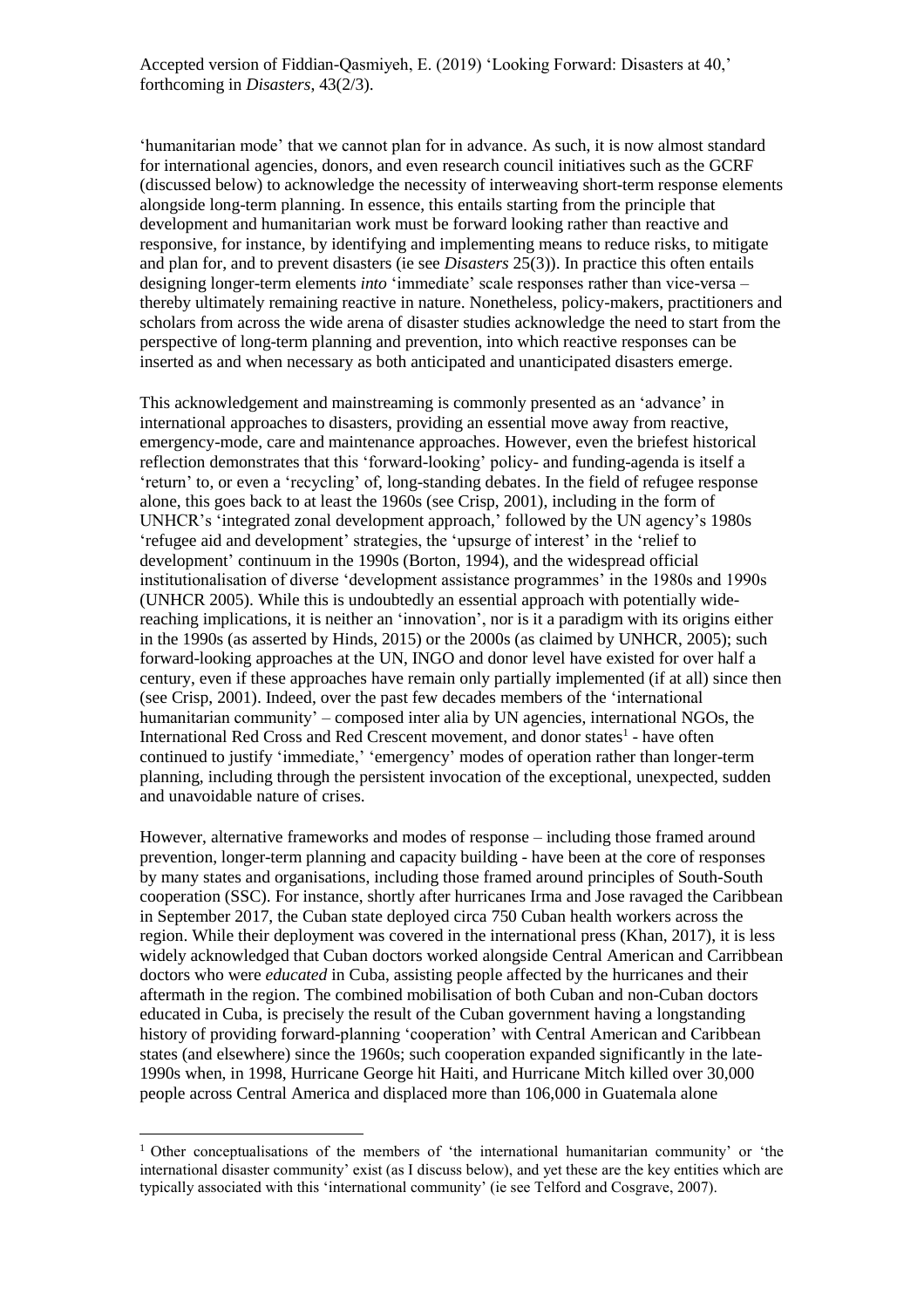(Fiddian-Qasmiyeh, 2015a:19). In the aftermath of Hurricanes George and Mitch, the Cuban state not only sent internationalist medical brigades –ie. Cuban doctors–to the region, but also established a transnational education programme to train Central American and Caribbean citizens to become health workers in their own right (ibid). The first students enrolled in the Latin American School of Medicine in Havana in May 1998, with the official aim of rendering Cuban (and other international) doctors redundant and to develop sustainable models of national- and local-level response, *in the future* (ibid).

On the one hand, this example reflects the extent to which capacity building and forwardlooking interventions have historically been developed and implemented around different parts of the world. At the same time, however, Cuba's historical and contemporary role also highlights the importance of interrogating and reconceptualising the notion of 'the international humanitarian community' itself. As such, while terms such as 'the international humanitarian community' and 'the international system' continue to be widely used as if describing fixed and internally-coherent frames of reference (see Telford and Cosgrave, 2007), it has nonetheless become particularly important, if not yet mainstream, to interrogate, critique and resist who is identified, included or excluded from these categories. Academic, policy-makers and practitioners are thus increasingly acknowledging that a plurality of 'international communit*ies* of response' exist – and indeed have long existed; in turn, researchers are interrogating why, and with what effect, 'the Others' of humanitarian and disaster response have been erased from the normative history of humanitarianism (Fiddian-Qasmiyeh, 2015a; Fiddian-Qasmiyeh and Pacitto, 2016; Davey and Scriven, 2015).

In parallel with research programmes such as the *Global History of Modern Humanitarian Action* project led by Humanitarian Policy Group between 2011-2015 (see Davey and Scriven, 2015), my own past and ongoing research into South-South humanitarianism has explored how, why and with what effect historical and contemporary responses have been developed and implemented by state and non-state actors ranging from the Cuban state since the 1950s and Libya since the 1960s, to refugee-led responses developed in Lebanon, Jordan and Turkey to support diverse refugees from Syria in those countries (ie Fiddian-Qasmiyeh, 2010, 2012, 2015a, 2018). While I return to the significance of Southern-led responses to disasters below, at this stage this brief reflection highlights the increasing acknowledgement in research, policy and practice – of the importance of history *and* geography in analyses of and responses to diverse forms of disasters.

## *Geographies and Scales of Response: Roles and Relationships*

 $\overline{a}$ 

In addition to acknowledging the extent to which diverse actors from across both the global North and the global South<sup>2</sup> have developed different forms of response to disasters over time, it is equally essential to consider the question of the plurality of 'communities of response' from a multi-scalar and multi-stakeholder perspective. In this regard, research is increasingly acknowledging the significance both of examining the roles played by different actors - including individual, household, community, and sub-national and national actors, regional organisations and international organisations – and of exploring the nature of *relationships* that exist within, between and across these different responders (also Pantuliano et al, 2013).

The 'localization of aid' agenda is one of the key paradigms that has been promoted as being particularly 'innovative' and 'essential' to maximizing the efficiency of responses to disasters, with the international community officially asserting its commitment to supporting 'local' responses during and since the 2015 World Humanitarian Summit; indeed, the *World* 

<sup>2</sup> For a critical discussion of different ways of conceptualizing 'the South' and 'South-South encounters', see Fiddian-Qasmiyeh and Daley (2018).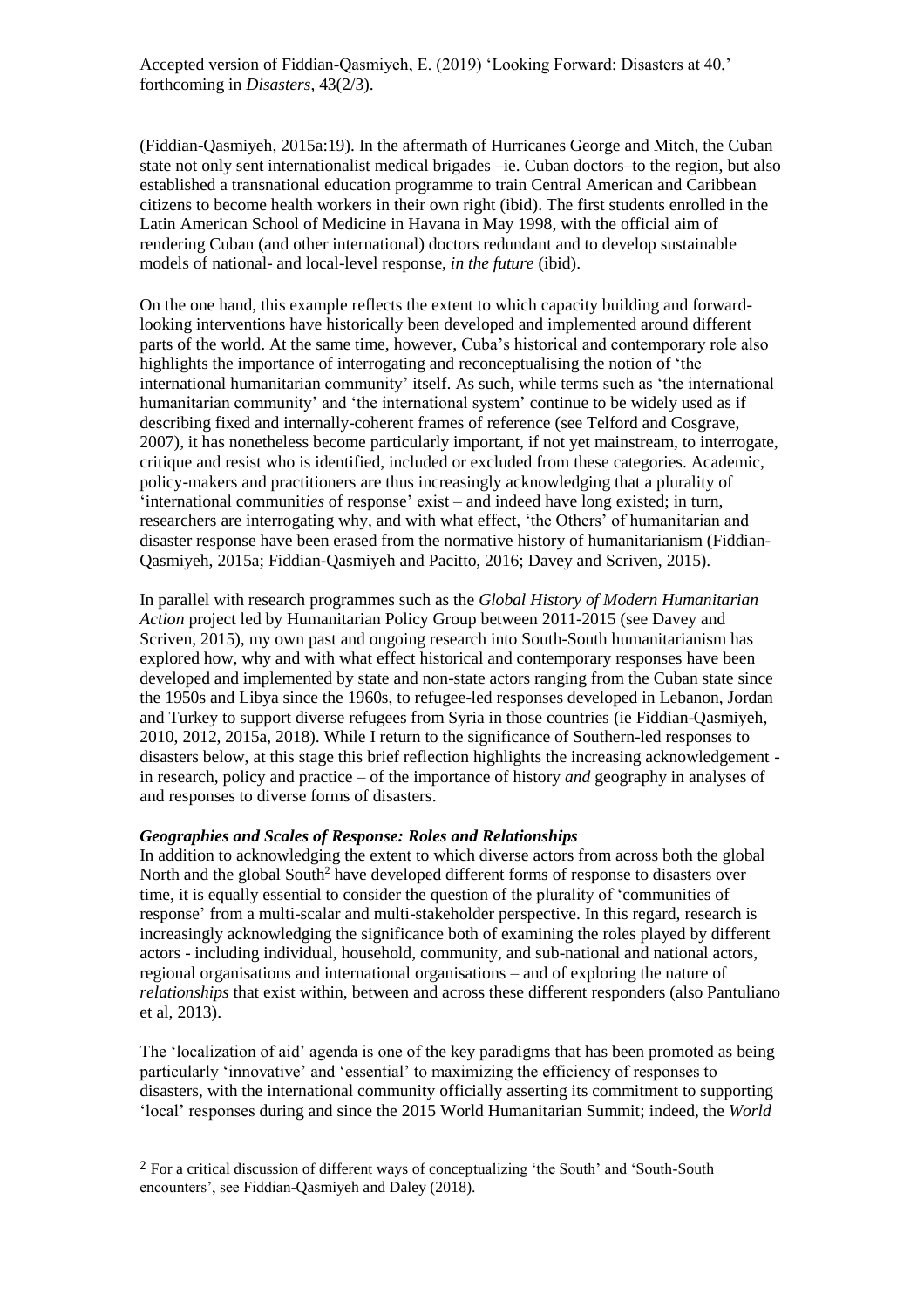*Disasters Report* in 2015 documents the increased tendency for international actors to support nationally-led strategies for disasters worldwide. In essence, the localization of aid agenda has been grounded upon an official acknowledgement of the roles played by national and regional actors in responding to disasters, and of the concomitant need for 'the international system' to support such 'local' responses in different ways. In essence, here the importance of multiscalar *analysis* in recognizing the plurality of actors involved in response has been matched by a stated commitment to change modes of operation and the funding of response mechanisms (even if this shift is largely itself a response to the various financial and political crises which have led to pressures on European and North American states' aid budgets). This includes the increasing trend to promote national and regional aspects of disaster management, perhaps especially, although not exclusively in contexts of trans-boundary and regional disasters (Hollis, 2017).

One particular 'regional response' which has been repeatedly identified as providing an invaluable 'paradigm shift' is the UN's Syria Regional Refugee Resilience Plan (3RP). Indeed, since its launch in 2014, UN documentation has repeatedly and consistently used the term 'paradigm shift' to describe the 3RP (ie 3RP, 2014); notably, the extent to which the Plan embodies a 'paradigm shift' is highlighted as one of the "key messages" and "topline messages" that officials are meant to widely share when discussing the Plan (see 3RP, 2017). It is presented as being innovative – indeed, "a UN first" – as follows:

"The Regional Refugee and Resilience Plan (3RP) is a UN first. It represents a paradigm shift in the response to the [Syrian] crisis by combining humanitarian and development capacities, innovation and resources."

(3RP, 2015: 6)

The 3RP has thus been presented as demonstrating the 'international community's' commitment both of 'forward-looking' policies and programmes and of supporting national and regional actors in the global South, embodying a "paradigm shift" to a "nationally-led, regionally coherent strategy" (3RP, 2014), which "aims to combine humanitarian assistance with development and resilience of host countries" (ILO, 2015). However, repeatedly framing and 'messaging' this as a "paradigm shift" and "a UN first" does not, of course, render this plan 'a paradigm shift', as should be evident from the earlier discussion of the long history of the humanitarian-development continuum.

This is not to say that the approach is not a welcome one (if it were to be implemented with appropriate funding), and the 3RP Progress Report for 2015, alongside others, does helpfully centralise the importance of mainstreaming support for local municipalities and institutions into various programming activities to maximise positive outcomes and experiences amongst refugee *and* host communities alike in the Middle East. Indeed, the existing evidence confirms that regional, national and municipal level actions and coordination *are* key to disaster response (ie Fiddian-Qasmiyeh, 2016d). However, evidence also confirms that, repeatedly, appropriate levels of funding and localised modes of partnership do not result from official assertions and commitments.

A further critique of the localization framework is that although national and regional responses are often equated with 'localised responses', there is also a need to move towards a localization agenda that is even more 'local' in nature: focusing on individuals, communities and neighbourhoods, alongside other national and sub-national actors, not just as 'experiencing' and being affected by disasters, but also as responding to these in different ways (Fiddian-Qasmiyeh, 2018). Indeed, a key challenge remains to explore the interconnections and diverse *relationships* between different actors across all scales (micro, meso and macro) as processes that change across time and space. This must in turn be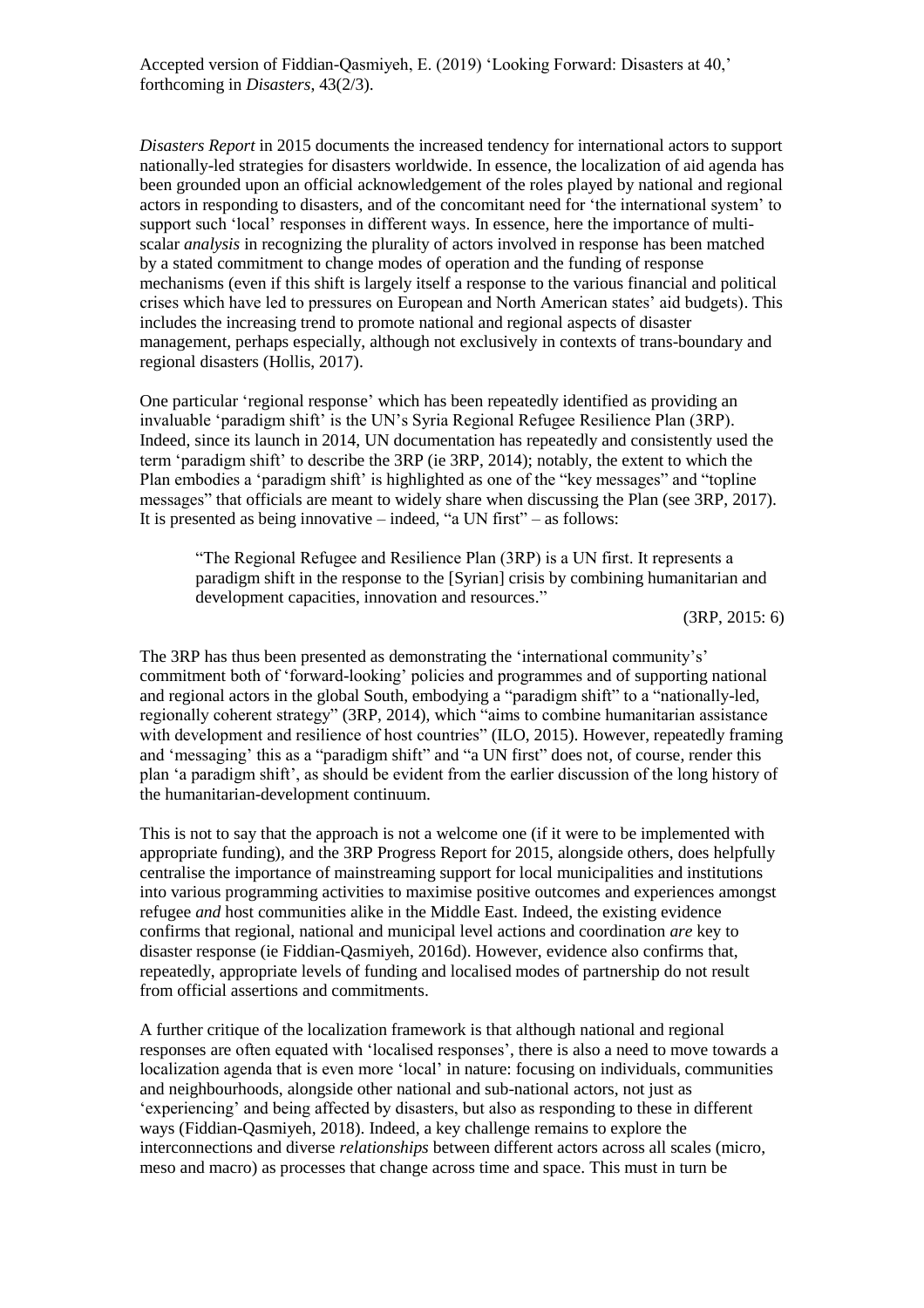completed by developing intersectionalist modes of analysis on individual and communal levels in relation to the sub-national, national, regional and international.

# *Mass Experiences and Intersectionality*

 $\overline{a}$ 

As suggested above, an important dimension pertaining to scales and levels of analysis is the need to reconcile 'immediately' responding to 'mass' emergency experiences and needs, with attention to intersectionality: this is because not all people, individuals, households, communities, are equally or similarly affected in a mass disaster, or have 'standard emergency' needs. This acknowledgement must be streamlined from the onset, even in, or before, an 'emergency' phase.

A clear example of the urgency of doing so emerges from the challenges of providing assistance following the 2004 Indian Ocean Tsunami, where the very definition of basic needs was demonstrated to be intimately connected to the intersecting identities of different members of the affected communities. With the Tsunami hitting the coast-line early in the morning, individuals and families had, as a whole, been asleep or inside their homes, with Muslim women not wearing the *hijab* indoors when the Tsunami struck. In this context, UNFPA rapidly acknowledged that, even if aid packages were to be delivered to the community, women (here veiled Muslim women) would be unable to access these aid packages *in dignity* – here, the *hijab* was a basic needs item that was a prerequisite for Muslim women to be able access aid packages in dignity (Dakkak, cited in Fiddian-Qasmiyeh and Ager, 2012).

In other contexts, which highlight the significance of specific belief systems, the framing of basic needs and dignity also transcends a basic need to *live* a life in dignity, to the importance that different communities and individuals may give to celebrating key rituals pertaining both to life, and to death; in this regard, dying in dignity, and being able to bury a loved one in and with dignity can be as, if not more, important than what the international community often assumes to be the 'immediate', emergency needs for food and shelter (ie see Allen and Turton, 1996; Fiddian-Qasmiyeh and Ager, 2012). However, international agencies have often been reluctant, or have even actively 'resisted,' when disaster-affected people have used tarpaulin 'officially' designated for 'living spaces' to create mosques or temple spaces, or to bury loved ones instead (Fiddian-Qasmiyeh and Ager, 2012). This demonstrates a disjuncture between the assumptions held by international agencies and people affected by disasters, and the extent to which a reconceptualization of 'basic needs' requires sensitive consideration of *who the people are* who have been affected by a given disaster.

As demonstrated in the case of the 2004 Tsunami, for instance, the identification of basic needs transcends the assumption that all 'women' will have the same 'basic needs,' precisely because there is no homogenised 'woman' affected by disasters. It is of course notable that it was only in the 1990s that the humanitarian system even acknowledged that millions of people affected by disasters would have menstrual hygiene needs: sanitary materials were only provided to women and girls as standard emergency procedure in the mid-1990s (see Sommer, 2012). Against this backdrop, it is perhaps unsurprising that it has only been relatively recently that *intersectionalist* analyses have been applied in disaster contexts.<sup>3</sup>

As applied in the context of Disaster Studies, the application of an intersectionalist lens has facilitated the development of a more nuanced understanding of gendered experiences and consequences of disasters, including in a way that transcends the long-standing equation that

<sup>&</sup>lt;sup>3</sup> Intersectionality as a concept and analytical framework originated in the 1980s and early-1990s when Crenshaw (1991) first developed it as a means of exploring and explaining the overlapping experiences of oppression and marginalization faced by African American women by virtue of their race and gender in a society characterized by everyday, institutionalized racism and patriarchy.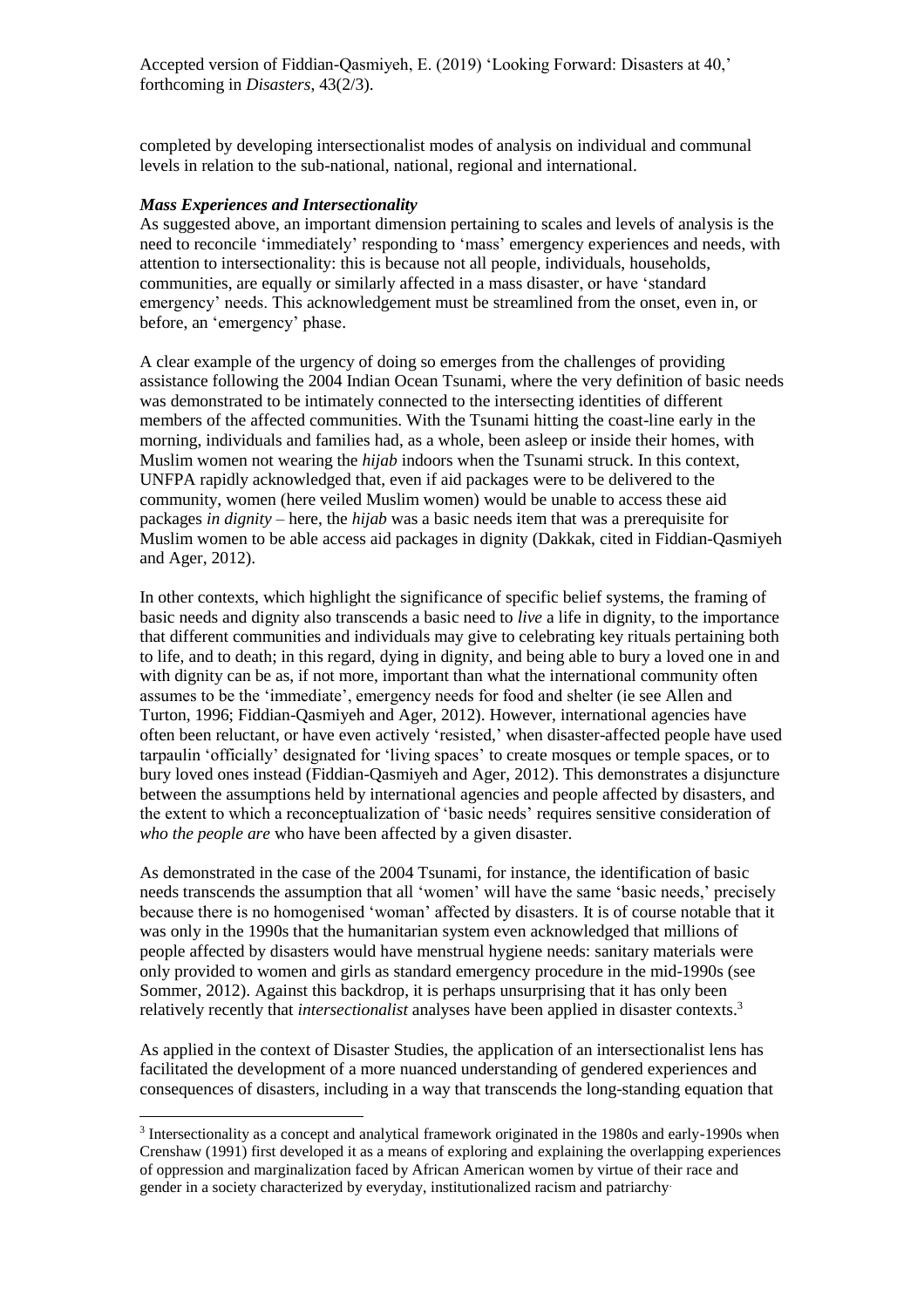'gender = women'. On the one hand, key contributions to Disaster Studies in the 1980s and 1990s sought to redress women's and girls' earlier invisibility in androcentric studies and policies by purposefully tracing women's and girls' diverse experiences of disasters (ie. Rovers, 1982; Enarson, 1998). On the other hand, an intersectionalist analysis starts from the understanding that experiences are framed and constituted according to diverse intersecting, overlapping and mutually constitutive identity markers (including gender, ethnicity, religion, class, sexual orientation, gender identity and age), and also by corresponding power structures such as patriarchy, xenophobia, Islamophobia, classism, homophobia, transphobia, and ageism). Such analyses have highlighted the extent to which the relative significance of these identity markers - whether self-ascribed or imposed by others - and related power structures shift across time and space, including in contexts of forced migration (Fiddian-Qasmiyeh, 2014a) and other disasters (ie Gaillard et al, 2017).

Inter alia, I would suggest that it is through adopting a forward looking, intersectionalist, multiscalar, multistakeholder mode of analysis that we must move beyond technical policies framed around 'empowerment' and 'promoting agency'. Far from denying the significance of people's agency and the realities of gender inequity and inequalities around the world, I offer this provocation as a way of putting a spotlight on the structural *barriers* that prevent individuals, households, communities, and states from finding and acting upon their own solutions in dignity. This is to say, for instance, that is inadequate to propose reactive and responsive measures to 'empower' people in contexts characterized by diverse (local, national and international) barriers that *prevent* people from making decisions and acting upon these. Indeed, the framework of empowerment has been extensively critiqued for becoming part of a technical and technological solution that does not challenge the status quo (ie. see Zakaria, 2017). In contrast, an intersectionalist analysis highlights precisely the extent to which certain individuals, social groups, and organisations benefit from particular disasters, while other people are exploited, marginalized and excluded both by individuals, social groups and organisations, and by diverse systems of inequality and exploitation.<sup>4</sup> It is through acknowledging that there are barriers and systems that prevent people from being able to act, that we can then strive to find ways to lift these barriers and enable people to find ways to live –and die– in dignity.

This is, of course, a key theme throughout Disaster Studies and responses: vulnerability to disasters is neither 'natural' nor inherent. Rather, vulnerabilities and risks are heightened by structural factors and inequalities. Intersectionality helps us move forward with this kind of analysis, because different barriers and opportunities prevent or enable people differently. In addition to being important on individual and communal levels (see Fiddian-Qasmiyeh, 2014a; Gaillard et al, 2017), this also includes addressing the structural factors and processes that prevent lives from being lost, when knowledge and mechanisms clearly exist to do so. A recurrent theme in the *Disasters* 40<sup>th</sup> Anniversary Conference was how to implement *what we already know*, rather than continuing to find new avenues for research and practice which ultimately often end up 'recycling' long-standing proposals (ie. Gaillard, 2017). One key challenge, in the context of current and future disasters, is indeed how to put into practice what we have collectively come to know, when resources are either not provided or are implicitly or explicitly blocked, and when responsibilities are shunned or dodged rather than upheld.

In effect, a poignant reminder in the context of the hurricanes which ravaged the Caribbean in the autumn of 2017, emerges in the 2014 article by Joyette et al on catastrophe modeling and loss calculations in small Caribbean states vulnerable to natural catastrophes, in which the authors highlight this ongoing vulnerability and call for more efficient 'local governance' to

<sup>4</sup> This is, of course, also argued in political economy approaches to Disaster Studies, including Keen (1991) and de Waal (2018).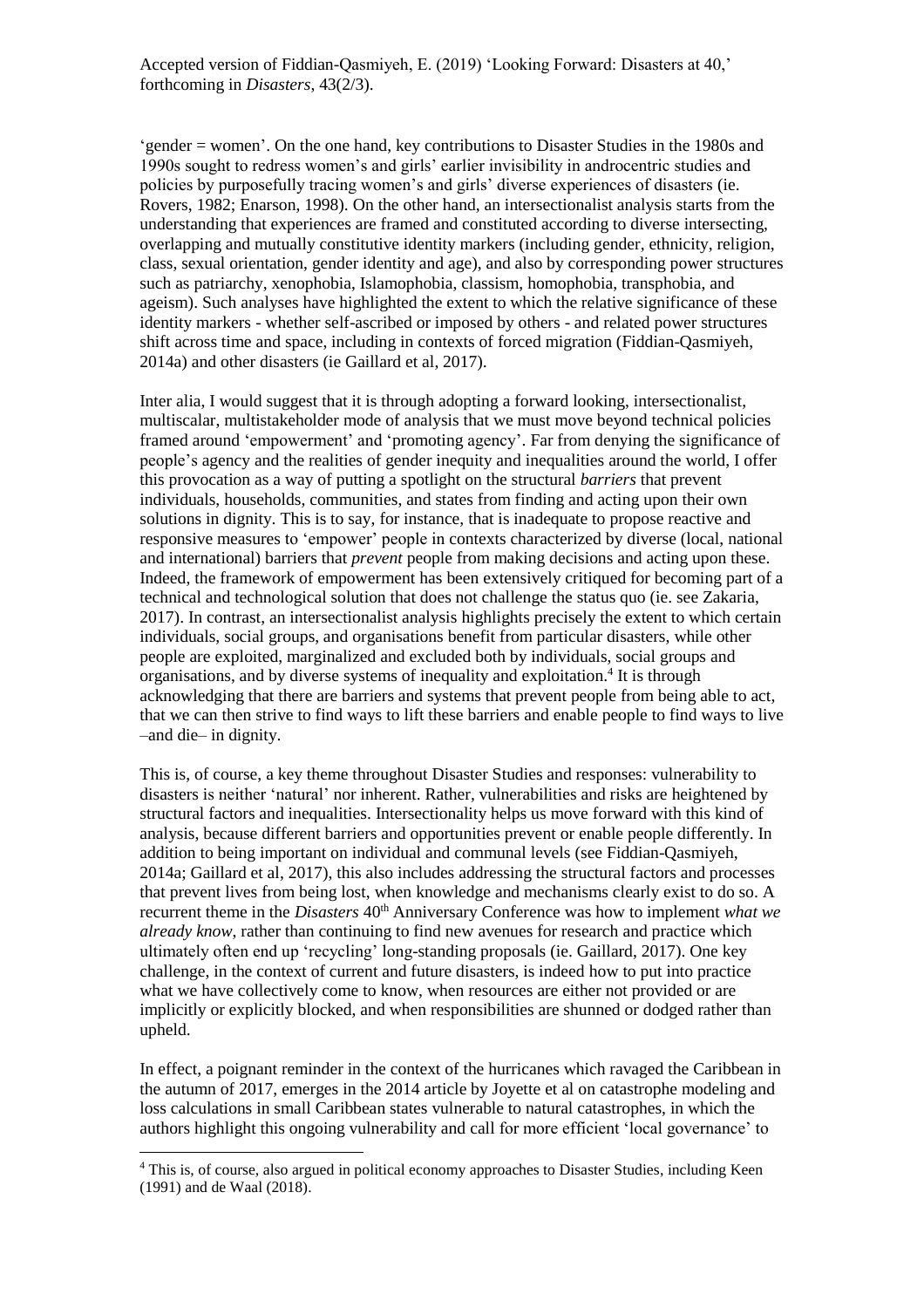be put in place to mitigate for and prevent disasters. However, as numerous commentators have highlighted following the devastation of Irma and Jose: how can efficient local governance be demanded, when local governance systems are themselves dependent upon national governments which fail to 'oversee' 'their' 'Overseas territories', including of course the British Overseas Territories affected by Hurricanes Irma and Jose in the Caribbean.

In drawing this first part of my reflections together, I will note that in spite of ongoing challenges, we are, not just 'as a community' of scholars and practitioners, but as *communities* and *networks* of analysis and response (who/which may or may not identify with 'the international humanitarian community'), getting better at looking 'back' (undertaking historically-grounded analysis), looking 'elsewhere' (towards Southern-led responses *and* beyond the 'international' definition of 'humanitarian'), and by through different 'lenses' (including intersectionalist lenses) to keep on looking forward.

## *Interdisciplinarity and policy relevance*

Indeed, studies such as those showcased in *Disasters* are multidimensional, multiscalar, and interdisciplinary, and are also engaged in the 'dual imperative' of research which posits that "research should be both academically sound and policy relevant" (Jacobsen and Landau, 2003: 185). There is an increasing institutionalization in academic and donor spheres of the promotion of research not only being 'in conversation' with policy and practice, but also of developing sustainable ways of working together across disciplinary and institutional silos to ensure that the world does continue, progressively, getting better at anticipating, preventing, managing and responding to disasters.

These are amongst the underlying principles of *Disasters*, and have now also been strategically 'mainstreamed', amongst others, by the UK Research Councils' Global Challenges Research Fund (GCRF), "a £1.5 million fund announced by the UK government in late 2015 to support cutting-edge research that addresses the challenges faced by developing countries."iii While concerns may be raised that the GCRF could be perceived as institutionalizing a dangerous instrumentalist approach – not least of which because it redesignates Overseas Development Aid (ODA) funding towards research in ways that may make some researchers feel uncomfortable –, as part of a broader research agenda in the context of the UK, the GCRF starts from the acknowledgement that although a lot has been learnt in the field of development and humanitarian studies, different and more creative ways of thinking through and about, and acting in response are required. In the context of the UK Research Councils, this is framed as requiring the development of more interdisciplinary approaches – including by bringing together and bridging different disciplines and schools of thought and action. The approach to interdisciplinarity equally posits that it is essential to develop multidimensional understandings that push us to ask different questions, and meaningfully listen to different voices that challenge diverse stakeholders to continue getting better at responding.

This suggestion - that it is through bringing different disciplines and approaches together that we can ask different questions and 'get better' at addressing key global challenges -, is in many ways a direct challenge to the view noted above that more research is *not* needed since 'we' already 'know' the solutions and now need to put this knowledge and these solutions into practice. However, this framework could also precisely provide an alternative entry point to identify, and trace ways to overcome, the structural barriers that prevent these solutions actually being implemented and carried through.

Here, a question for the future 'interdisciplinarity' of Disaster Studies is how we can envisage a role for the Arts and Humanities, not just 'instrumentally' (to secure grants) or as 'seasoning' (to what ultimately remain 'social science' or 'political science' studies), but to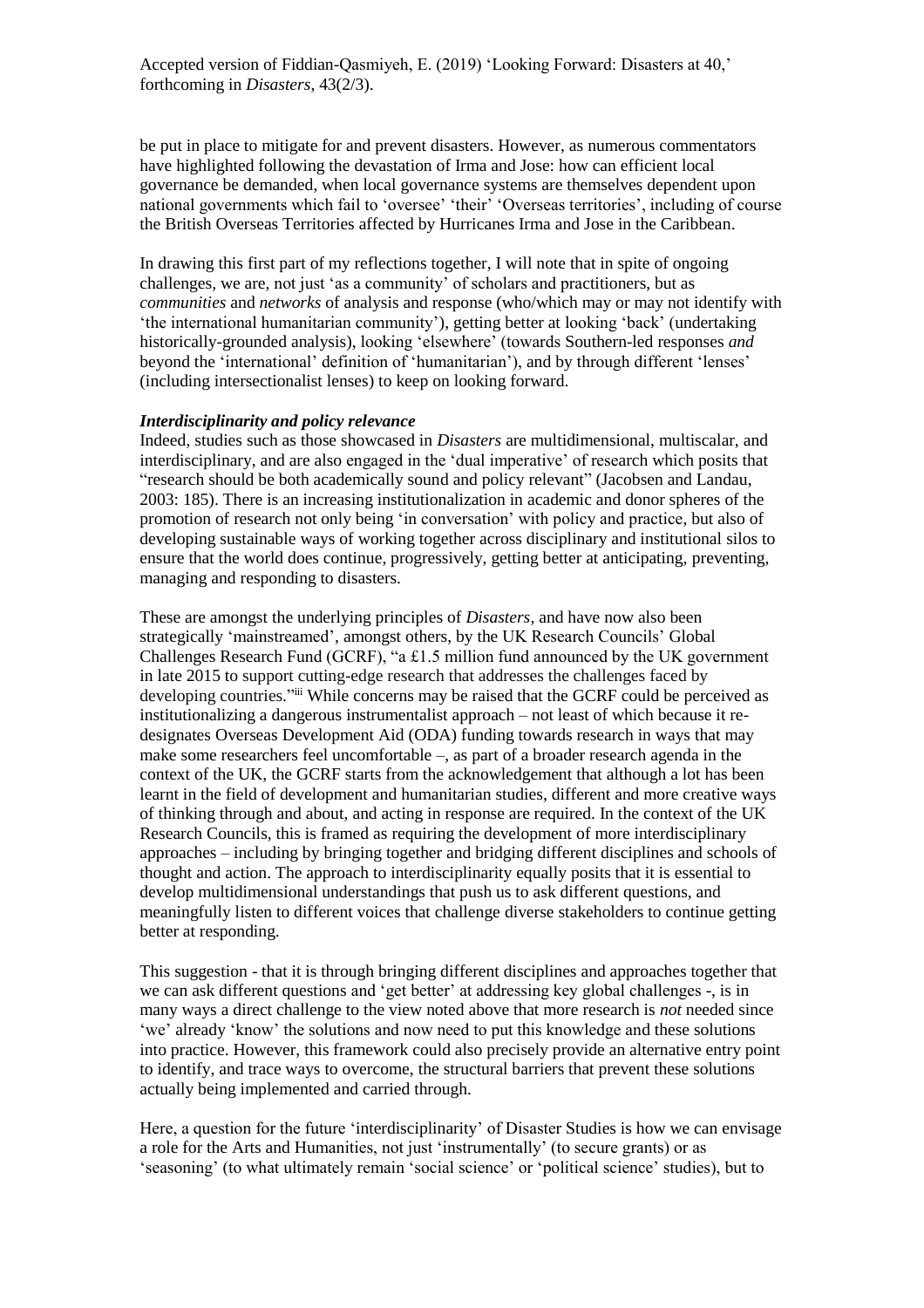challenge and reconfigure what it is that we take for granted. Indeed, in the *Disasters* special issue on the roles of historical and archival analysis, Davey and Scriven (2015) argue that an historical approach is particularly valuable because of "the challenges it can pose to habitual ways of thinking and in the skills of investigation and interpretation it fosters." The editors then "[advocate] integrating history into a more reflective attitude to change and a more adventurous and holistic approach to innovation, as opposed to simply using it to 'learn lessons'."

With this increasing space – and acknowledged need - for historical analysis in disaster and humanitarian studies, a question which emerges is whether there is also space in *Disasters* and related journals for engagement with the Arts and Humanities more broadly? For this to be meaningful in nature, I would argue that this would necessarily entail transcending the view of the Arts and Humanities as providing a way of 'better' 'intervening' in disasters (for instance, to provide more efficient modes of trauma relief, as argued in Huss et al, 2015), but also – as my co-investigators and I argue in our Refugee Hosts research project<sup>iv</sup> -, as a potential way to document and resist mainstream ways of thinking about, representing and responding to disasters per se.

## **Approaching the Future:**

With these approaches, discussions and critiques in mind, and acknowledging the existence of multiple 'communities of response' rather than a singular 'international community' of analysis, policy or practice, in the remainder of the article I reflect – with sensitivity to tempospatial dynamics - on three key themes which are increasingly significant in Disaster Studies across all scales, levels and directionalities: migration (including in relation to climate change); forced displacement; and Southern-led responses.

# **Migration: beyond a disaster and crisis paradigm**

Perhaps counter-intuitively for an article pertaining to key themes in Disaster Studies, the first key trend I will highlight is the increasing call for analysts and practitioners to challenge and resist the (mis/ab)use of the label 'disaster' and 'crisis' when describing migration-related phenomena. While existing well before then of course, since 2015 in particular the rhetoric of 'disasters' and 'crises' has been widely mobilized when referring the intersecting processes of human movement and migration. State and media discourses centralizing a 'crisis' and 'disaster' rhetoric have been used to justify regressive policies of control, surveillance and, amongst other things, draconian border controls, the withdrawal and criminalization of maritime rescue missions, and explicit pushbacks in direct violation of international law. In turn, when international organisations like the UNHCR have drawn on this rhetoric ostensibly to secure humanitarian donations and public compassion -, this has risked reinforcing despondency and fear amongst diverse populations (Crisp, 2017).

In contrast, historically- and geographically-situated analyses have 'debunked' numerous elements of the discourse of 'migration crises', challenging claims that we are currently facing 'unprecedented' levels of migration or displacement worldwide, let alone facing a 'refugee crisis' in Europe (see Crisp, 2015; Fiddian-Qasmiyeh, 2016b; de Haas, 2016; Ferris, 2017). On a historical level, scholars have consistently demonstrated that the *proportion* of the global population engaging in international migration has remained remarkably stable over time. although the total number of people moving has increased as the global population has done so - ie. in 2013, there were an estimated 232 million international migrants globally; by 2015, this had increased to 244 million (UN, 2015) -, Massey et al (2005) and de Haas (2016, 2017) amongst others have long reminded us that far from living in 'an age of unprecedented migration', a consistent proportion of circa 3% of the world's population since the 1960s have engaged in international migration. While there has been an increase in the proportion between 1990 and 2015 (2.9% of the world's population were international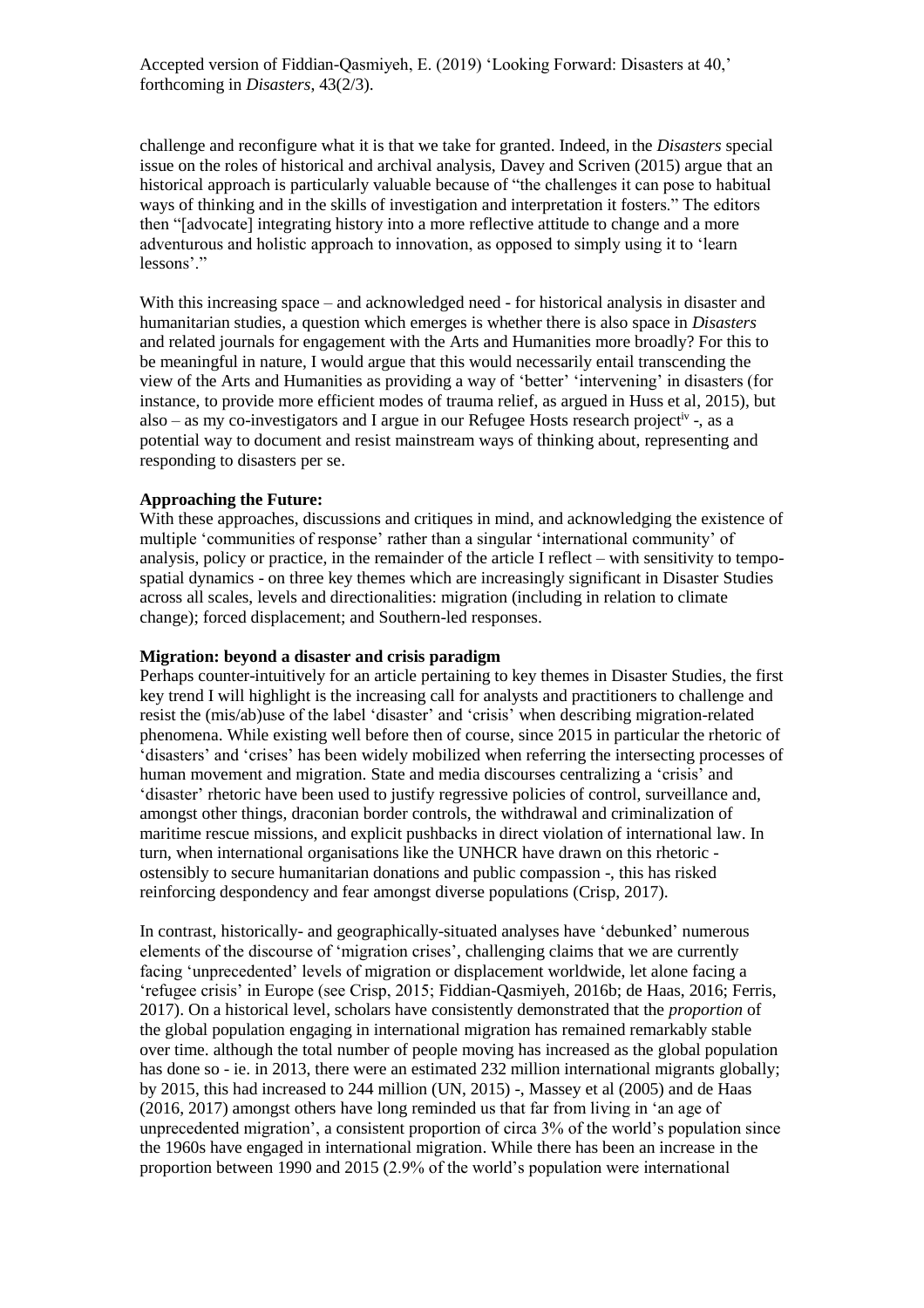migrants in 1990, 3.2% in 2013, and 3.3% in the so-called 'refugee crisis' year of 2015), a core question which remains of particular interest is why, consistently, circa 97% of the world's population *do not* migrate internationally.

Against this backdrop of remarkable consistency in terms of international migration flows, it is also notable that in spite of the hypervisibility of the rhetoric of a 'European refugee crisis', refugees only represent between 7-8% of the *global* international *migrant* population. Furthermore, in spite of assertions of a *European* refugee crisis, only about 0.4 % of the total EU population is a refugee in 2017, a figure that was in fact higher between 1992-1995 at 0.5% (de Haas, 2017), while 85-86% of all refugees live in developing countries, typically in the countries neighbouring their countries of origin. In turn, 25% of all refugees reside not only in the global South but in the world's *least* developed countries (UNHCR, 2017). In terms of the directionalities of migration more broadly, it is notable that in 2013, the number of international migrants engaging in South-to-North migration (ie people born in the global South migrating to countries in the North) almost equaled the number of migrants engaging in South-South migration (ie migrants born in the South who resided in other countries in the global South); while definitions of who and what 'belongs' to the South or the North are contested, the UN Department of Economic and Social Affairs has more recently recorded that South-South migration now slightly exceeds South-North migration, with 82.3 million South-South international migrants and 81.9 million South-North migrants (on South-South migration, see Crush and Chikanda, 2018). Exact figures remain contested, and yet these numbers, proportions and percentages all point towards a particular *trend* that will remain highly pertinent for scholars, policy-makers and practitioners working in the field of disaster prevention, mitigation and response. This is likely to become even more significant as a theme over the coming years, including as a result of anticipatory movements to avoid the real or assumed effects of climate-change.

However, once again challenging popular assumptions that climate change will inevitably lead to a 'crisis' of migration (ie Taylor, 2017), perhaps a more accurate way of analyzing this situation is through the assertion: "No change from climate change" (Kelman, 2014). In essence, research from around the world proves that anticipatory movements and migration as part of longer-term planning may, or may not, be central to people's interpretations of climate-related phenomena and processes in their localities. As is now largely mainstream in academic spheres, climate change will not *cause* migration, and it remains essential that assessments of and responses to climate change do not 'depoliticise' the challenges that affect people whose environments will indeed change or even disappear over the coming years.

Refuting deterministic and causal frameworks is not to deny that a relationship between climate change and migration may exist, but rather to acknowledge that the relationship between movement, mobility and climate-events will remain complex and non-deterministic*:* there may be shifts and accentuations in migratory movements, or a total reluctance to this (ie. Paul, 2005; Kumar Saha, 2016), as people anticipate, adapt, resist or develop diverse coping strategies (ie. Simatele and Simatele, 2015).

In essence, "disasters do not always create out-migration" (Paul, 2005): in some contexts, active resistance to migration following cyclones, tornados and hurricanes is the norm. For instance, "all households want[ing] to avoid migration" following Cyclone Aila in coastal Bangladesh (Kumar Saha, 2016: 505), and yet structural conditions which prevent livelihoods being re-established may mean that "some form of widespread migration is inevitable after a disaster such as [Aila]." Even in light of this widespread reluctance, migration may "have the potential to serve as a key adaptive response to environmental events, as evidenced by the improved economic conditions of a substantial number of the migrated households" (ibid). As such, when households affected by disasters do migrate, this may lead to improved socio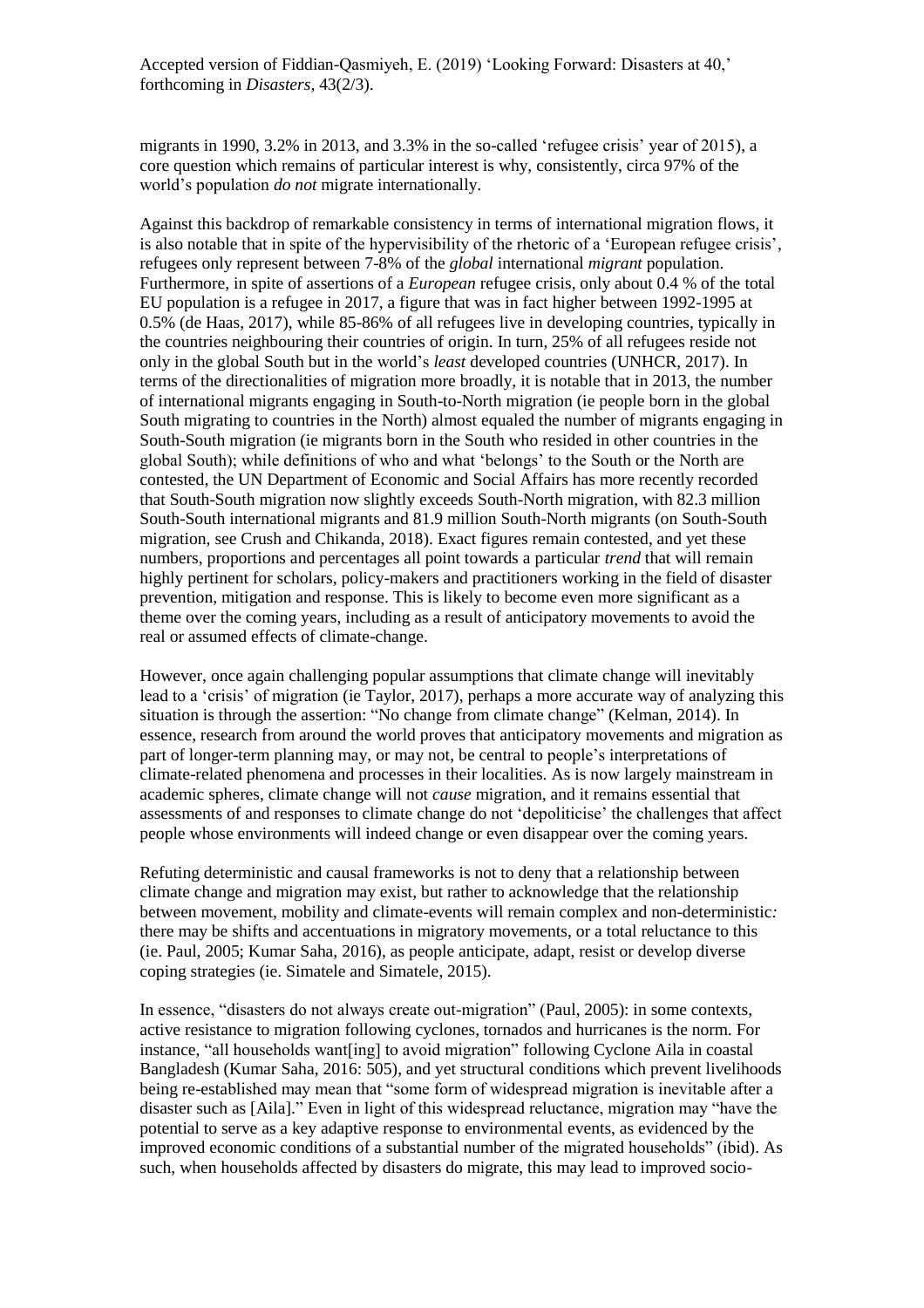economic outcomes, rather than migration itself resulting in losses or crises on different levels. Indeed, migration and mobility are normal, everyday features of livelihood strategies around the world (Carruth, 2017), as demonstrated through long-standing research with members of communities with pastoralist and nomadic backgrounds and livelihood strategies, even in contexts of forced displacement (ibid; Fiddian-Qasmiyeh, 2014b).

As such, in some contexts migration *can* be an "adaptive strategy to climate variability" (Simatele and Simatele, year), while in other contexts (such as the examples from Bangladesh cited above) people may express an active reluctance to migrate, to be relocated or resettled elsewhere. This reluctance is a key trend both in the global North and in the South, as evidenced in relation to Hurricane Sandy (Bukvic and Owen, 2016) and, more recently, as echoed in many local responses both in the Caribbean and in United States of America before, during and after Hurricanes Irma and Jose made landfall, in which people from across the whole spectrum of socio-economic backgrounds remained reluctant to move.

Concurrently, *not* being able to move - including due to structural barriers, and physical ones such as the erection of border walls and the establishment of enforced 'safe zones' in Syria and elsewhere - can be indicative of an existing or emerging crisis. In essence, immobility is often a marker or indictor of particular risk on individual and communal levels alike (Fiddian-Qasmiyeh, 2016b). While a search of the *Disasters* archive in 2017 only revealed 3 articles including the word 'immobility,' as I have argued elsewhere (ibid), *immobility* will become a key theme of research in disaster studies, both on the levels of internal and international migration, echoing the interest given to immobility within the context of migration and mobility studies (Hannam et al, 2006).

# **Forced Displacement: urban, protracted and overlapping displacements**

As already suggested above, involuntary immobility is a key and yet invisible dynamic within processes of forced displacement (ie see Lubkemann, 2008), while the latter is hypervisible, especially during the early onset of mass displacement (and even more so when displaced people reach not only European television screens but also European borders – Fiddian-Qasmiyeh, 2016b). However, in spite of mass migration being at the core of popular, political, academic and policy responses to forced migration, I would propose that the *implications* of three intersecting trends related to forced displacement require further consideration in the coming years. These three trends are the urban, protracted and overlapping nature of displacement.

The first and second of these – urban displacement and protracted displacement - became extensively researched processes from the 1990s onwards. This attention and the development of international policies – such as UNHCR's 'alternative to camps' policy - were heralded by many observers as a significant paradigm shift challenging international humanitarian organisations' outdated (many would argue inhumane, inefficient, inadequate - Malkki, 1995; Harrell-Bond, 1986) camp-based 'care and maintenance' policies. Such accounts regularly indicate the extent to which refugees' residence in non-camp, urban settings has "increased" numerically; the challenges of supporting refugees who live in towns and cities for protracted periods of time thus requires increased attention and the development of new, context-specific modes of analysis and forward-looking responses which merge short-term humanitarian and longer-term development elements.

However, some classic examples from *Disasters* – including Chambers (1979) and Pantuliano's introduction to the *Disasters* Special Issue on 'Refugees and The Displaced' – help us situate the 'urban turn' in displacement studies, by reminding us that in the late-1970s "too much attention was being paid to refugees in urban areas" (Pantuliano, 2011). This overemphasis on refugees in urban settings in essence led Chambers to focus on the *differential*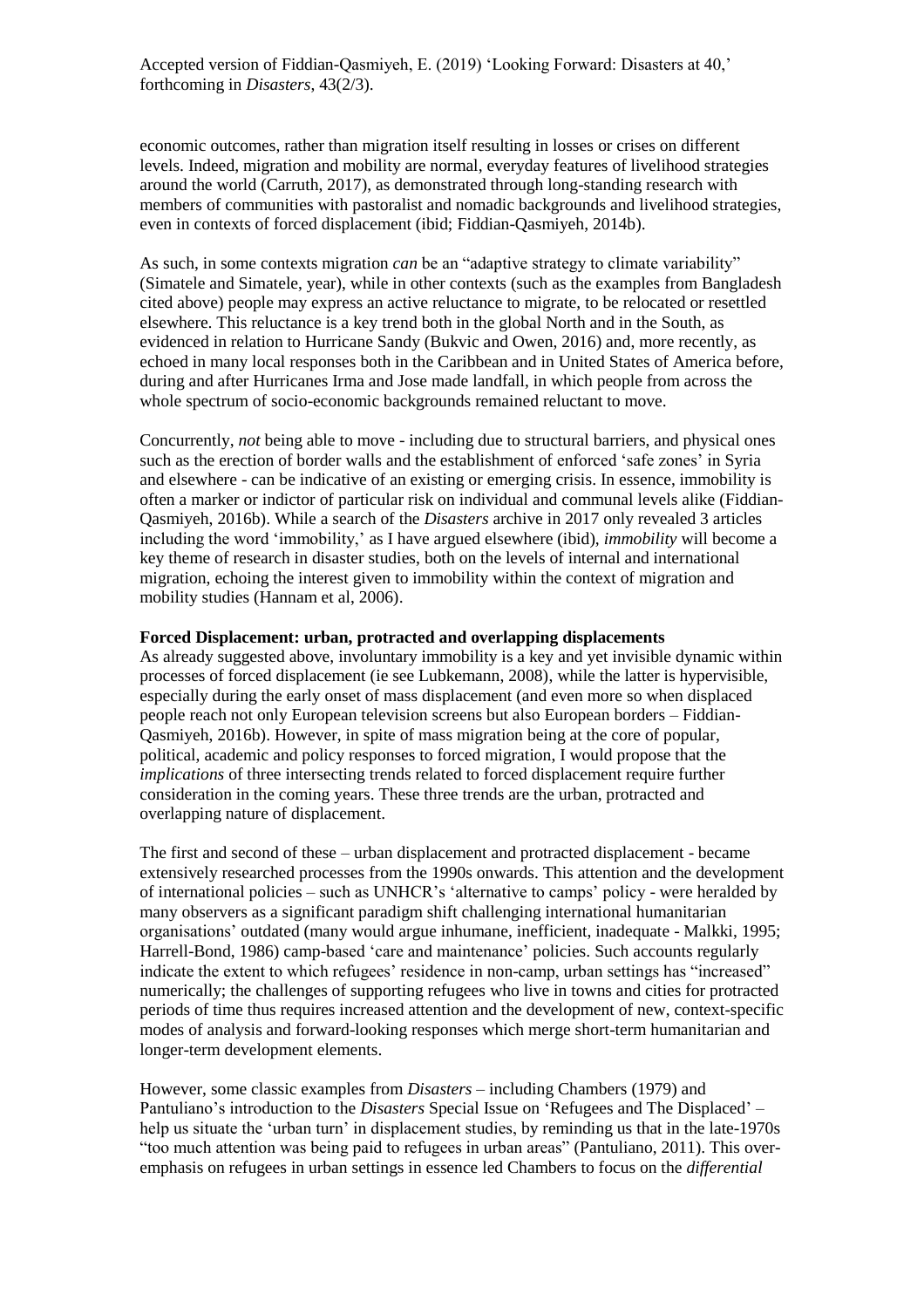experiences of rural and urban refugees and to acknowledge the particular problems faced by rural refugees. With UNHCR having seemingly encountered major operational challenges in addressing the needs and rights of refugees in urban contexts since the 1990s onwards – with its first urban refugee policy being critiqued from diverse angles, including by Crisp (2017; Crisp et al, 2012) – we can read the UN's programme title *Adapting to an Urban World* as being as much about refugees' need to 'adapt' to urban settings as it has been about UN agencies', including UNHCR's, need to 'adapt' to urban spaces. Nevertheless, as suggested above, this has is in fact perhaps been a 'return' to the urban 'bias' that had prevailed not so long ago and had prompted Chambers in the late-1970s to look *beyond* urban refugees.

Echoing Chambers' and Pantuliano's commitment to centralizing the heterogenous needs of refugees and the displaced around the world, and the need to balance a focus on different spaces of arrival and settlement (camp, rural, urban and everything in between), I would also highlight the importance of focusing on the *relationships* and *interactions* that exit between different groups of refugees in a diversity spaces, and indeed, of complementing a focus on what I refer to as 'refugee-refugee relationality' (Fiddian-Qasmiyeh, 2016a) with a focus on relationships between heterogenous members of different groups of refugees and different groups of hosts across time and space. These relationships are particularly significant in light of the third major trend, which is intimately related to the urban and protracted nature of displacement: that of overlapping displacement.

While a great deal of academic and policy attention has been given to urban and protracted displacement, very little research has been conducted into the nature and implications of what I refer to as 'overlapping' displacements, including with regard to the relationship between refugees and local communities. I use the term 'overlapping' to refer to two spatio-temporal dynamics. Firstly, refugees and IDPs have often both personally and collectively experienced secondary and tertiary displacement. This is the case of thousands of Sahrawi and Palestinian refugees who left their refugee camp homes in Algeria and Lebanon respectively to study or work in Libya before being displaced by the outbreak of conflict there in 2011, and of Palestinian and Iraqi refugees who had originally sought safety in Syria only to be displaced once more by the conflict there (Fiddian-Qasmiyeh, 2012; 2015a). Secondly, refugees are increasingly experiencing overlapping displacement in the sense that they often physically share spaces with other displaced people. For example, Turkey hosts refugees from over 35 countries of origin, Lebanon from 17 countries, Kenya 16, Jordan 14, Chad 12 and both Ethiopia and Pakistan 11 (Crawford et al, 2015).

The implication of these intersecting processes it that, precisely because displacement is increasingly urban and protracted, refugees share spaces for longer periods of time both with local host communities, and with other displaced people themselves. Inter alia this means that, over time, refugee groups often become members of the communities which subsequently offer protection and support to other groups of displaced people.

The significance of overlapping displacement is perhaps particularly evident when considered in relation to the drive for longer-term programming and of going beyond linear approaches to disaster response, as noted by Twigg in his introduction to the *Disasters* issue on 'Recovery': "The old, simplistic, notions of disasters as a *temporary interruption* in development, and recovery as a *return to pre-disaster normality*, are clearly no longer viable" (emphasis added). What I refer to as the process of overlapping displacement precisely indicates not only the extent to which people continue to experience ongoing forms of vulnerability and precariousness over time - or indeed, increased vulnerability as displacement becomes increasingly protracted, as noted by Barbelet and Wake (2017: 24) -, but also the extent to which, for many people the 'new norm' (if not the 'new normal') may be to be displaced or affected by crisis again and again, either individually or as families and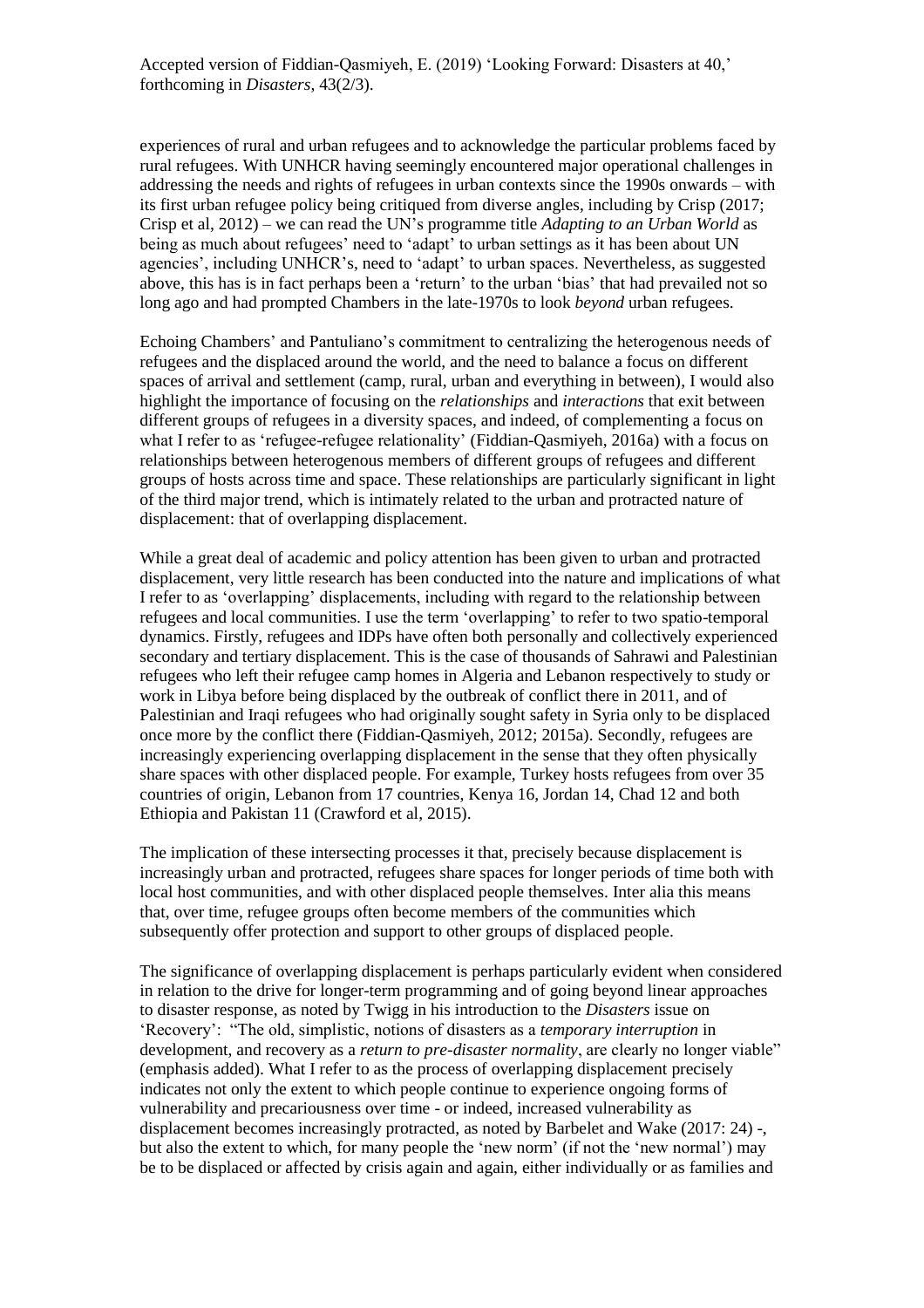members of communities which have experienced displacement on more than one occasion in their lifetimes, or as people who remain displaced and then become 'hosts' to newly displaced people.

A contemporary example is that of Palestinian refugees in the urban Baddawi refugee camp in North Lebanon, who have resided in the camp since the 1950s and who have 'hosted' refugees arriving from Syria since 2011. These refugees include not only displaced Syrians but also Palestinian and Iraqi refugees who had been living in Syria at the outbreak of the conflict and who have found themselves refugees once more (Fiddian-Qasmiyeh, 2012, 2015a). In the context of Baddawi, Palestinians are simultaneously refugees and hosts, and urban camps are spaces that are shared between not only different generations of refugees but also refugees of different nationalities and countries of origin. Furthermore, this is also not the first time that Baddawi camp and its refugee inhabitants have welcomed 'new' refugees, as Baddawi also hosted over 15,000 'new' Palestinian refugees who were internally displaced from nearby Nahr el-Bared refugee camp when that camp was destroyed during fighting in 2007. With an estimated 10,000 refugees from Nahr el-Bared still residing in Baddawi camp, these 'internally-displaced-refugees-hosted-by-refugees' have become part of the established Baddawi community hosting 'newly' displaced refugees from Syria (Fiddian-Qasmiyeh, 2016e).

Such processes of overlapping displacement and shared spaces indicate the importance of examining refugee-refugee relationality, requiring that research, policies, and practices transcend and critique the implications of the assumption that citizen-host communities are 'affected' by refugees, or that 'citizens' 'support' or 'reject' displaced people. Instead, it is essential to carefully examine the relationships that exist, emerge and change over time and space between different groups of people who have been directly and indirectly affected by and involved in complex emergencies and disasters, including protracted displacement.

Highlighting the relational nature of displacement, and destabilising the assumption that refugees are hosted by citizens, is evidently not to idealise the encounters that characterise refugee-refugee encounters, since these are also often framed by power imbalances and processes of exclusion and overt hostility between members of new and established refugee communities. However, rather than viewing these tensions as inevitable, I offer this reflection to argue that certain policies and programmes may activate resentment and insecurity among hosts, and there is an increased need to fulfil the above-mentioned commitment to implement development-oriented programmes that aim to support both refugees and host communities (as is ostensibly at the core of the 3RP and dozens of initiatives and programmes since at least the 1960s). In the context of overlapping displacement and refugees-hosting-refugees, these tensions may be the result of the uneven development and implementation of programmes for different 'generations' of refugees and for refugees according to their country of origin. This is particularly visible in Baddawi, whose long-term residents have received limited (and increasingly insecure) assistance from UNRWA since the 1950s, while new arrivals from Syria have the potential to receive support from an expanding range of inter/national organisations, including UNHCR (Fiddian-Qasmiyeh, 2016e, 2019).

A challenge that remains for researchers, policymakers and practitioners in acknowledging the widespread reality and implications of overlapping displacement, is to simultaneously meaningfully engage with the agency of refugees and their diverse hosts as active responders in disasters, while also recognising the challenges that characterise such encounters. At a minimum, new programmes and policies must avoid re-marginalising established refugee communities which are hosting newly displaced people; at best, with appropriate attention (and political will) they can be sensitive to supporting the needs and rights of all people affected by displacement, whether they are hosting or being hosted.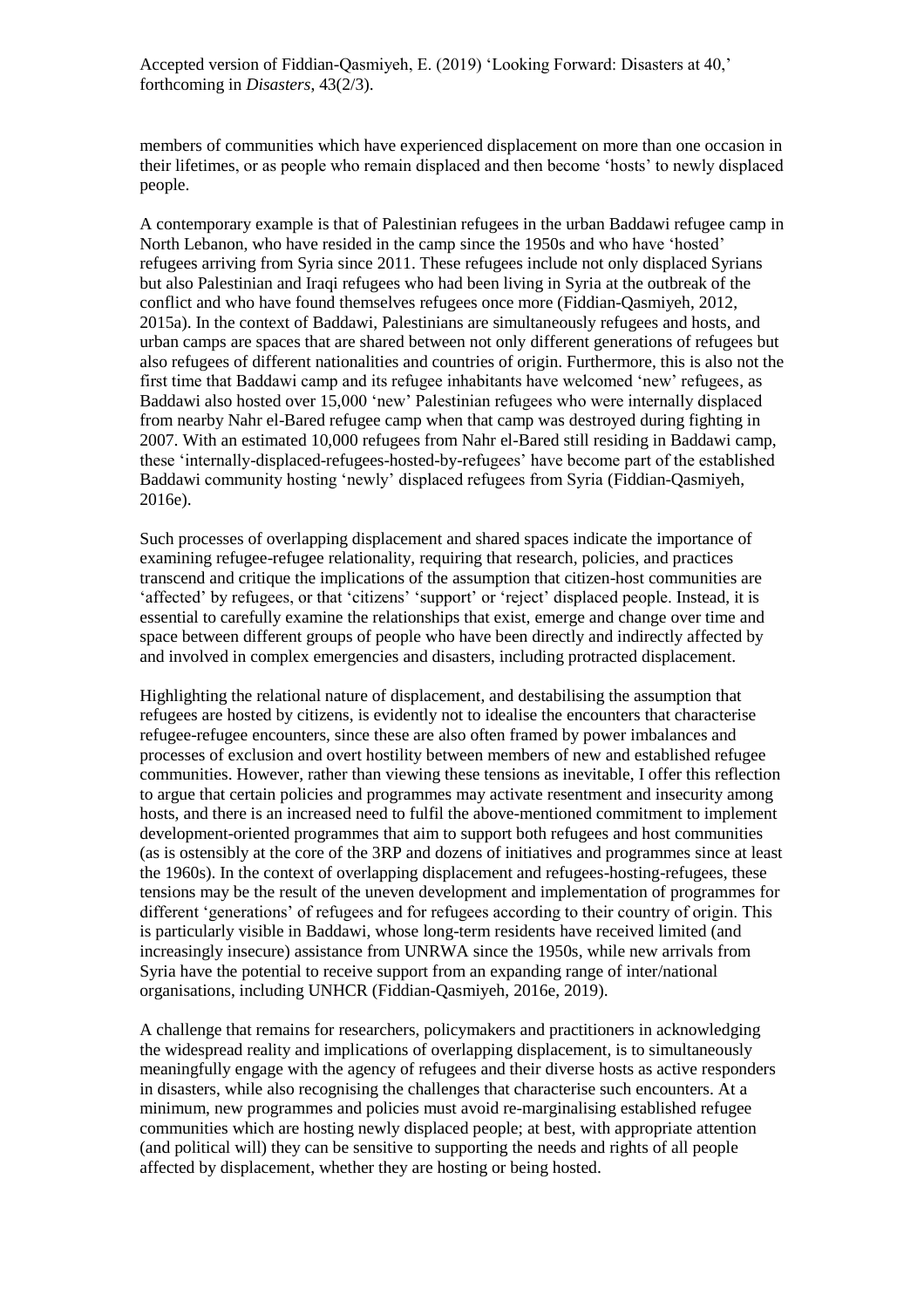## **Southern-led Responses: beyond instrumentalisation**

As I have suggested above, far from passively waiting for externally provided assistance, regional organisations, states, communities, households, families and individuals across the global South have been responding to disasters every year, decade, and century. The case of refugees-hosting-refugees can, in this regard, both be examined through the framework of the 'locally-provided aid', but also as one of a myriad of 'Southern-led' responses.

Recognizing the roles of diverse Southern-actors in disaster situations has been enhanced, and indeed 'institutionalised', via the above-mentioned 'localisation of aid' agenda. On the one hand, we must remain concerned about the instrumentalisation of Southern actors and the extent to which the localization agenda may be a way for Northern states to shift resources, and responsibilities, Southern actors, or to simply withdraw from international responsibilities without sharing the promised funding and resources (Fiddian-Qasmiyeh, 2015a, 2018, 2019). On the other hand, this also provides an opportunity to recognise the extent to which Northern approaches are limited while Southern-led initiatives can have major advantages. For instance, Wamsler and Lawson argue that "Northern cities could learn some valuable lessons from the rich range of comparatively more advanced local coping strategies used to face disaster risk in the Global South" (2012). In turn, the UNDP's 'headline story' of its 2013 Human Development Report, *The Rise of the South,* is: 'The South needs the North, and increasingly the North needs the South' (ibid: 2). Furthermore, beyond incorporating local/Southern actors into the 'international system', or identifying the transferability of 'lessons learned' from the South to the North, I would argue that there is also a prime opportunity to reconsider the role of 'local' actors in and of the global South actors, in developing *alternative* modes of response which can at times work alongside or explicitly challenge 'normative' Northern-led responses (Fiddian-Qasmiyeh, 2016b, 2018).

There is of course a major paradox inherent in the localization of aid agenda outlined above, in so far as it aims to 'support' local responses precisely by institutionalizing them within the broader paradigm and parameters established by the 'international system.' In this context, we can view the localization of aid agenda as promoting a particular form of North-South relations, in which Northern states have recognized and are increasingly mobilising Southern actors to 'share the burden' (precisely through 'keeping the burden' in the South) in undertaking assistance and protection activities (Fiddian-Qasmiyeh, 2015). The mainstreaming of support for Southern-led initiatives by UN agencies and Northern states is especially paradoxical when situated within the context of 'South–South cooperation', as the latter was purposefully developed in the era of decolonization as a necessary means to overcome the exploitative nature of North–South relations, and has historically been associated with the Non-Aligned Movement, and anti-colonial and anti-imperialist struggles (Fiddian-Qasmiyeh, 2015, 2018; also see Fiddian-Qasmiyeh and Daley, 2018).

As such, I argue that a focus on Southern-led responses must transcend identifying and offering (certain forms of) support to specific *actors* from the global South; instead, it invites us to consider what role diverse modes of South-South *cooperation* may play in terms of responding to disasters, and what role the *principles* and *modalities* of both formal and informal South-South cooperation might have in reconceptualising existing, and formulating new or hybrid forms of response, including responses that challenge structural inequalities. It is this *relationality* between diverse actors between and across the global South, at all scales, levels and directionalities, and the divergent principles, motivations and modes of action, which remain to be explored in detail (see Fiddian-Qasmiyeh, 2018).

Of course, while the UNDP's 2013 *The Rise of the South* Human Development Report noticeably fails to address South–South cooperation in the context of conflict-induced displacement, Southern states *have* worked individually and together to develop regional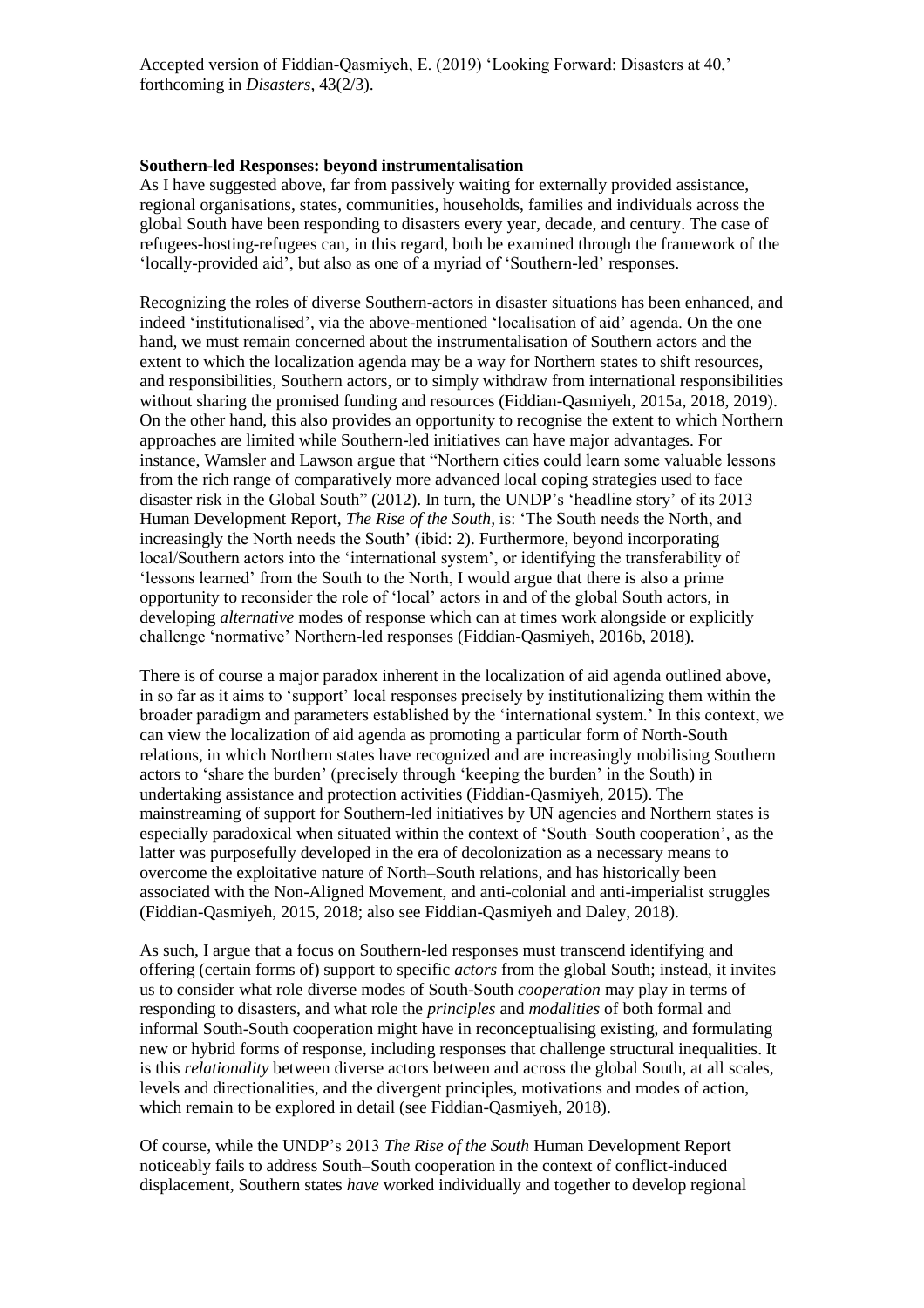initiatives to protect people affected by disasters, including displacement, <sup>5</sup> well before the 'paradigm shift' announced with reference to the 3RP discussed above (see Fiddian-Qasmiyeh, 2015a, 2018). There is, as noted above, a long-history of Southern-led responses in contexts of disaster relief, including responses officially driven by the principles of South-South cooperation. These include Cuba's abovementioned involvement in Central America and the Caribbean for instance, with Cuba's involvement explicitly positioned as a means to enhance the region's 'self-sufficiency' and reduce dependence upon externally-provided assistance/protection.

However, while South-South cooperation (SSC) has been officially perceived as being central to development and responses to environmental hazards, until recently SSC has often been perceived – in principle – to be incompatible with responding to conflicts and conflictinduced displacement. Here, SSC in disaster response can be understood as a means of providing assistance to a disaster-affected *state* to strengthen that state's ability to offer assistance to its own citizens on its own territory after an 'environmental disaster'. In contrast, delivering assistance in conflict and displacement situations in which the state is either involved as a belligerent party or has demonstrated little or no political will to offer protection to its population, could be understood as a breach of the South–South principles of respect for national sovereignty and non-interference when such involvement does not take place at the explicit behest of the state itself. And yet, historical and contemporary analyses demonstrate a diversity of Southern-led modes of assistance to and protection of refugees and IDPs, including those funded, designed and implemented by states and regional organisations.

In spite of this 'evidence,' it remains the case that the actual and potential role of SSC (whether in its principles, aims or modes of operation) in conflict and displacement situations has remained almost 'unimaginale,' including by the very UN agency (UNDP) that carries the 'South-South Cooperation portfolio.' <sup>6</sup> For instance, UN agencies and INGOs often assume that South-South cooperation can only take place when 'time' is available, with humanitarian situations excluded almost a priori. This is clearly reflected in the following quotation from a senior UNDP employee interviewed by Omata (2018):

Making South-South initiatives requires a long-term vision and strategic planning. Before making a deal, it involves numerous negotiations between involved actors and UNDP… I know UNHCR staff need to respond quickly to emergencies to save people's life. These emergencies usually emerge in an unpredictable way. Such situations are not conducive to the modalities of South-South partnerships.

As such, while UNDP has an established track record of promoting SSC in the context of development, it has often been assumed by and about UN agencies that SSC is incompatible with 'humanitarian' work because SSC requires long-term planning, while UNHCR needs to operate from one hour to the next. Of course, we know this is not the case overall, and diverse Southern actors – regional organisations, states, sub-national actors, communities and

<sup>5</sup> For instance, Southern states and regional organisations have developed dynamic national and regional legal frameworks to protect refugees and IDPs, including the Organisation of African Unity's 1967 *Convention Governing the Specific Aspects of Refugee Problems in Africa* (Omata 2018) and the 1984 *Cartagena Declaration on Refugees* (Cantor 2018); in turn, the world's first 'international' convention on internal displacement was drafted by the African Union and entered into force in 2009: the *African Union Convention for the Protection and Assistance of Internally Displaced Persons in Africa* (on Southern-led responses to displacement see Fiddian-Qasmiyeh, 2018).

<sup>6</sup> Between 1974-2004 UNDP was home to the 'Special Unit for Technical Cooperation among Developing Countries'; in 2014 this was renamed the 'Special Unit for South-South Cooperation of the United Nations Development Programme'.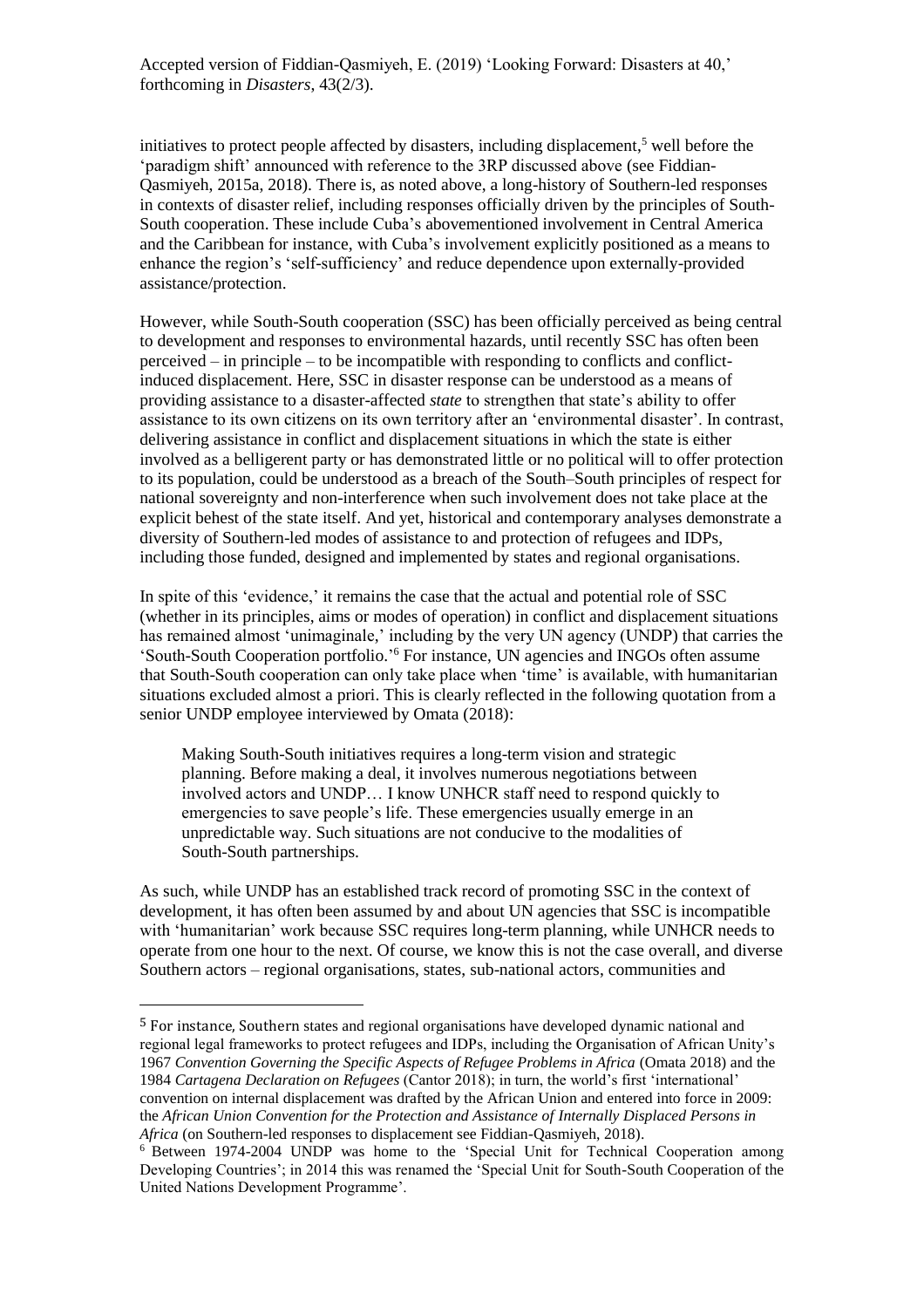individuals - will continue to play key roles in responding both to different forms of disasters, including conflict-induced displacement.

With reference to human displacement, for instance, I would argue that South-South cooperation must be more meaningfully explored in existing, and new and emerging displacement situations precisely because conflict and displacement-related 'crises' are often predicted or even 'announced' weeks, months, years in advance, and of course precisely because displacement is increasingly protracted in nature. UNHCR is indeed making (very slow) headway into institutionalizing modes of South-South cooperation, for instance through UNHCR's promotion of the 'solidarity resettlement scheme' between the Middle East and specific solidary Latin American countries (Fiddian-Qasmiyeh, 2015a, 2018; see Omata 2018). However, there is also a need to complement such approaches, by recognising the extent to which forward-looking initiatives developed under the remit of South-South cooperation have not only historically existed around the world, but have legacies that still echo to date. For instance, from the 1970s to the present Cuba's international scholarship system has offered secondary and tertiary level education to refugee youth including Palestinians, Sahrawi, Namibians and South-Sudanese refugees (Fiddian-Qasmiyeh, 2010, 2015a); inter alia, this has meant that many Syrian and Palestinian students who trained in Cuba to become doctors and surgeons between 1970s-2000s have been providing medical assistance to people displaced within and from Syria, including Syrians, Palestinians, Kurds and Iraqis (Fiddian-Qasmiyeh, 2018).

Given the reality of such responses, it could be argued that it is in conflict situations that Southern-led responses (whether through modes of SSC or via the localisation agenda) have not only been met with particular resistance - precisely because they directly question 'international' humanitarian principles and institutionalised modes of response -, but also precisely because they have the potential to challenge the current system in ways that would require fundamental changes to its very foundation.<sup>7</sup>

#### **Concluding Remarks: looking forward**

 $\overline{a}$ 

As I have noted throughout this article**,** there are different ways of imagining and implementing responses to disasters, including models based on principles of South-South cooperation and horizontal learning that can provide longer-term responses to emerging and protracted displacement scenarios. By highlighting a series of examples which are officially or informally framed as modes of South-South cooperation it has not been my intention to idealise such responses (for critiques, see Fiddian-Qasmiyeh, 2015, 2018). Rather, I have aimed to exemplify, firstly the extent to which diverse actors are, and have long been, involved in responding to disasters and secondly, the extent to which their underlying principles, aims and objectives may differ from, and challenge, those of the more mainstream 'members of the international humanitarian system'. While global North actors may continue to reject many of these interventions for being political and ideological rather than categorizing these *as* modes of 'humanitarian' assistance - Cuba, for instance, has often been depicted as engaging in ideologically-motivated forms of 'disaster diplomacy'<sup>8</sup> – one key question that remains to be explored further is how people affected by disasters themselves experience, enact, respond to and *conceptualise* these different processes and modes of response. This is essential since people affected by disasters do not merely 'experience' or 'respond' to disasters, but are also everyday theorists who conceptualise, negotiate and resist different modes of action and inaction.<sup>9</sup>

<sup>7</sup> I thank the review of this piece for encouraging me to develop this line of analysis further here.

<sup>8</sup> For a critical discussion of 'disaster diplomacy, see Kelman (2007).

<sup>9</sup> On the relationship between viewing refugees and stateless people who 'experience' displacement and lack of legal protection, and as people who conceptualise their own situation and that of others, see Fiddian-Qasmiyeh (2016c).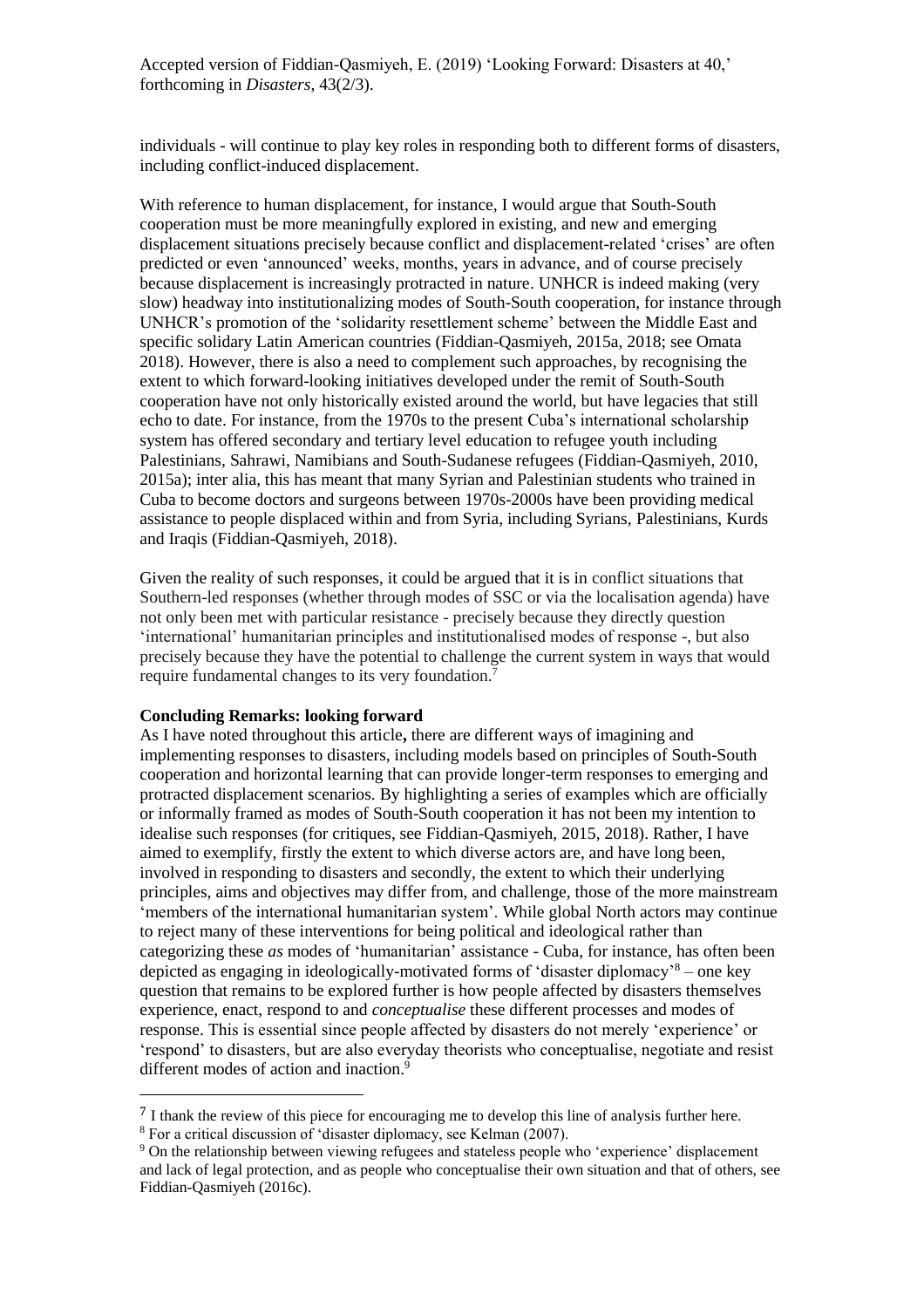Throughout my research with Sahrawi and Palestinian refugees who studied in Cuba in the 1990s and 2000s before returning to work in their home-camps in Algeria and Lebanon respectively, for instance, Cuban-educated graduates repeatedly referred to the scholarship programme through reference to a combination of 'ideology', 'politics', 'humanitarianism' and 'human values' (Fiddian-Qasmiyeh, 2015a). Ultimately, they maintained that Cuba's programme for refugees *is* 'humanitarian' in nature, but they offered different perspectives regarding the *balance* between these different dimensions, implicitly and at times explicitly noting the ways in which these overlap or are in tension. Hence, rather than describing the programme *as* a humanitarian programme per se, my interviewees offered remarkably similar humanitarian 'qualifiers', describing Cuba's scholarship programme as having 'a humanitarian *component*', 'a humanitarian *dimension*', a 'humanitarian *aspect*', and 'humanitarian *ingredients*'; while other interviewees argued that it is 'a *mainly* humanitarian system', which 'carr[ies] humanitarian *elements*', and 'shares its humanitarian *message* in spite of the [US] embargo [against Cuba]' (cited in ibid).<sup>10</sup>

On the one hand, acknowledging peoples' 'experiences' of disasters, and indeed the ways in which local stakeholders 'respond' to disasters, has been key both to improving operational responses in the field, and to recognizing the agency of people who are vulnerable to disasters due to diverse structural and social inequalities. In turn, I have suggested that acknowledging people's needs and their 'agency' in a tempo-spatially sensitive, intersectionalist manner must now be a foundational premise for analysis and action alike; this is essential precisely to establish the ways in which diverse identity makers and structures of oppression and opportunity interact to enable or prevent different modes of action and being. In this regard, it is particularly urgent to continue interrogating the relationship between what external analysts assume are, and should be, 'the' priorities of people affected by disasters on the one hand, and what different people affected by disasters, conflict, displacement, may themselves prioritise, and which systems and structures may be limiting their ability to live meaningful and dignified lives. The examples of the veil *as* a basic need for dignity in the aftermath of the 2004 Indian Ocean Tsunami, and of disaster-affected people using 'shelter-tarpaulin' as mosques or temples or to bury loved ones, all demonstrate the need to consider, through an intersectionalist manner, whose priorities and basis needs are prioritized by which actors and which structures oppress or marginalize them.

On the other hand, however, it is once we have that foundational approach in place that it also becomes essential to go beyond looking at people's 'experiences' and even of focusing on the ways that people 'act' in response to displacement; instead, or rather catalyzed by that foundational approach, it becomes essential to more systematically centralize both how people 'conceptualise' their own situations, positions and responses, and to focus intently on identifying and challenging the diverse structural barriers - including political, economic, cultural and social ones – that prevent specific people in specific disasters from living in dignity.

In the context of highlighting key trends for Disaster Studies, in the final section of the article I have proposed the value of analyzing historical and contemporary forms of South-South *cooperation* on diverse scales (rather than an instrumentalisation of Southern *actors* via the 'localisation of aid' agenda)*,* and of critically engaging with the *principles* and *modalities* of SSC. Inter alia, I would like to suggest that the framework of SSC may be a useful lens through which to examine disaster response as it has, from its birth, blurred and/or combined rather than inscribed institutional and programmatic distinctions between long- and short-term

 $10$  For an analysis of this scholarship programme through the application of tempo-spatial, multiscalar, and intersectionalist analyses, see Fiddian-Qasmiyeh (2015a).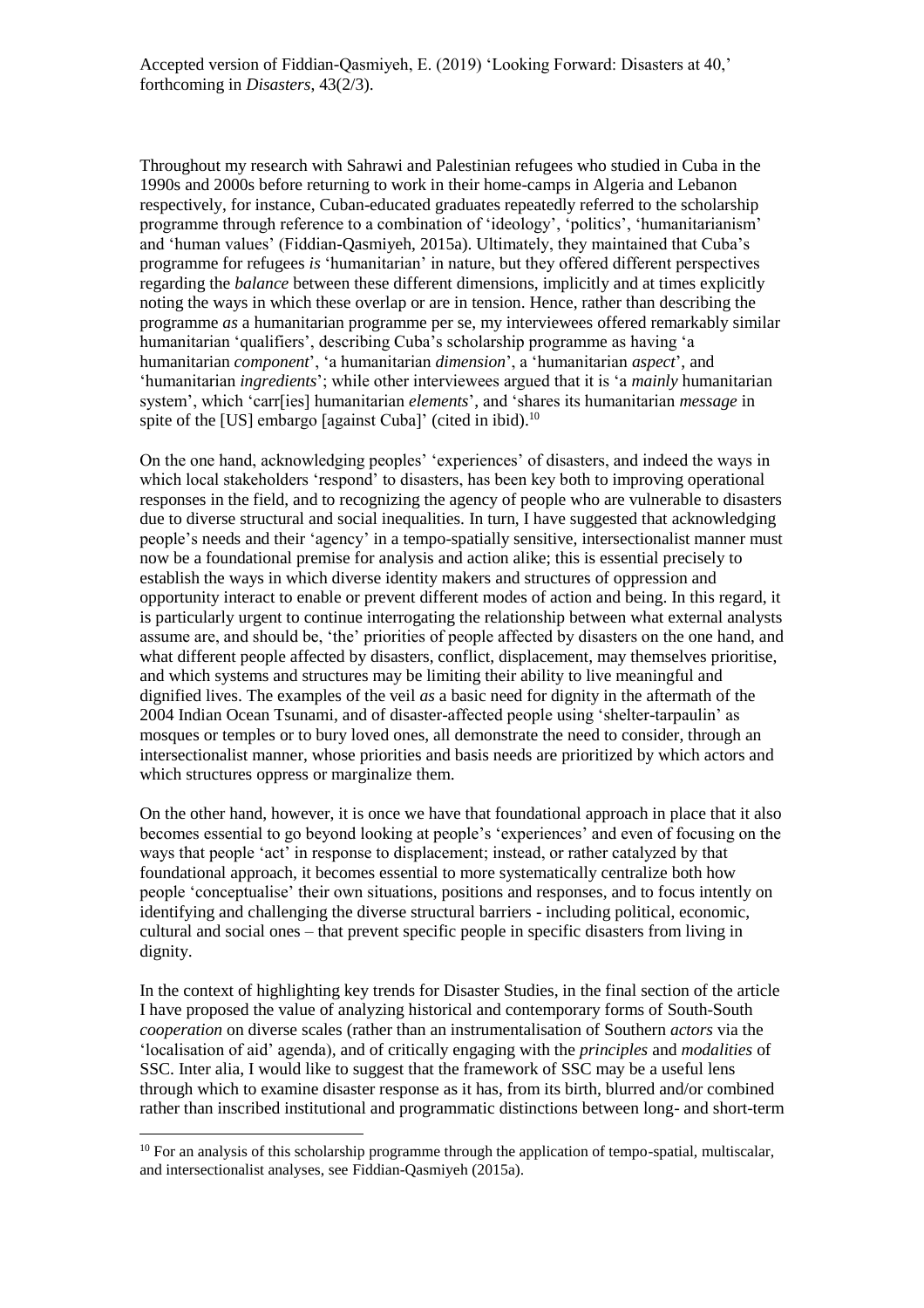responses: the very term 'cooperation' has the potential to encompass both development *and*  humanitarian initiatives, thereby potentially enabling us to transcend the impasse of the recycled 'development-humanitarian continuum' (Fiddian-Qasmiyeh, 2017, 2018). In turn, South-South actions and principles have distinctive spatialities, directionalities, and imperatives of response at their core, including a particular attention to developing modes of challenging and redressing structural inequalities which ultimately 'create' – or at least magnify - vulnerabilities to and in diverse disasters.

Highlighting these potentialities is not a matter of idealizing them, but rather a means of proposing that further research is precisely required, firstly, to better understand how different actors, on different scales and levels experience, perceive *and* conceptualise how, why and with what effect different forms of response are implemented by Southern responders (including in both formal and informal forms of South-South cooperation), and, secondly, to trace, resist and challenge the diverse structural barriers that prevent the development of meaningful responses that meet individual and collective needs and rights around the world.

#### **References**

3RP (2017) *3RP Key Messages*, March 2017. http://www.3rpsyriacrisis.org/wpcontent/uploads/2017/04/3RP-Interagency-Key-Messages.pdf

3RP (2015) *Regional Refugee & Resilience Plan 2015-2016 in Response to the Syria Crisis: Regional Strategic Overview*. https://reliefweb.int/sites/reliefweb.int/files/resources/3RP-Report-Overview.pdf.

3RP (2014) *Overview: 2015 Syria Response: Plan and 2015-2016 Regional Refugee and Resilience Plan*. Berlin, 18/12/2014.

Barbalet, V. and Wake, C. (2016) *Livelihoods in displacement: from refugee perspectives to aid agency response*, London: HPG.

Borton, J. (1994) 'The Upsurge of Interest in the 'Relief-Development Continuum': What Does It Mean?' HPN, 09/1994.

Bukvic, A. and Owen, G. (2017) 'Attitudes towards relocation following Hurricane Sandy: should we stay or should we go,' *Disasters*, 41(1):101–123.

Carruth, L. (2017) 'Kinship, nomadism, and humanitarian aid among Somalis in Ethiopia,' *Disasters*, doi: 10.1111/disa.12236.

Chambers, R. (1979) 'Rural Refugees in Africa: What the Eye Does Not See,' *Disasters*, 3(4):381-392.

Crawford N *et al* (2015) *Protracted displacement: uncertain paths to self-reliance in exile*, London: ODI/HPG.

Crenshaw, K. (1991) "Mapping the Margins: Intersectionality, Identity Politics, and Violence against Women of Color," *Stanford Law Review* 43(6):1241–1279

Crisp, J. (2017) 'Finding Space for Protection: An Inside Account of UNHCR's Urban Refugee Policy,' *Refuge*, 33(1): 87-96.

Crisp, J. (2015) 'Syria's refugees: a global responsibility,' *Open Democracy*, 29/06/2015.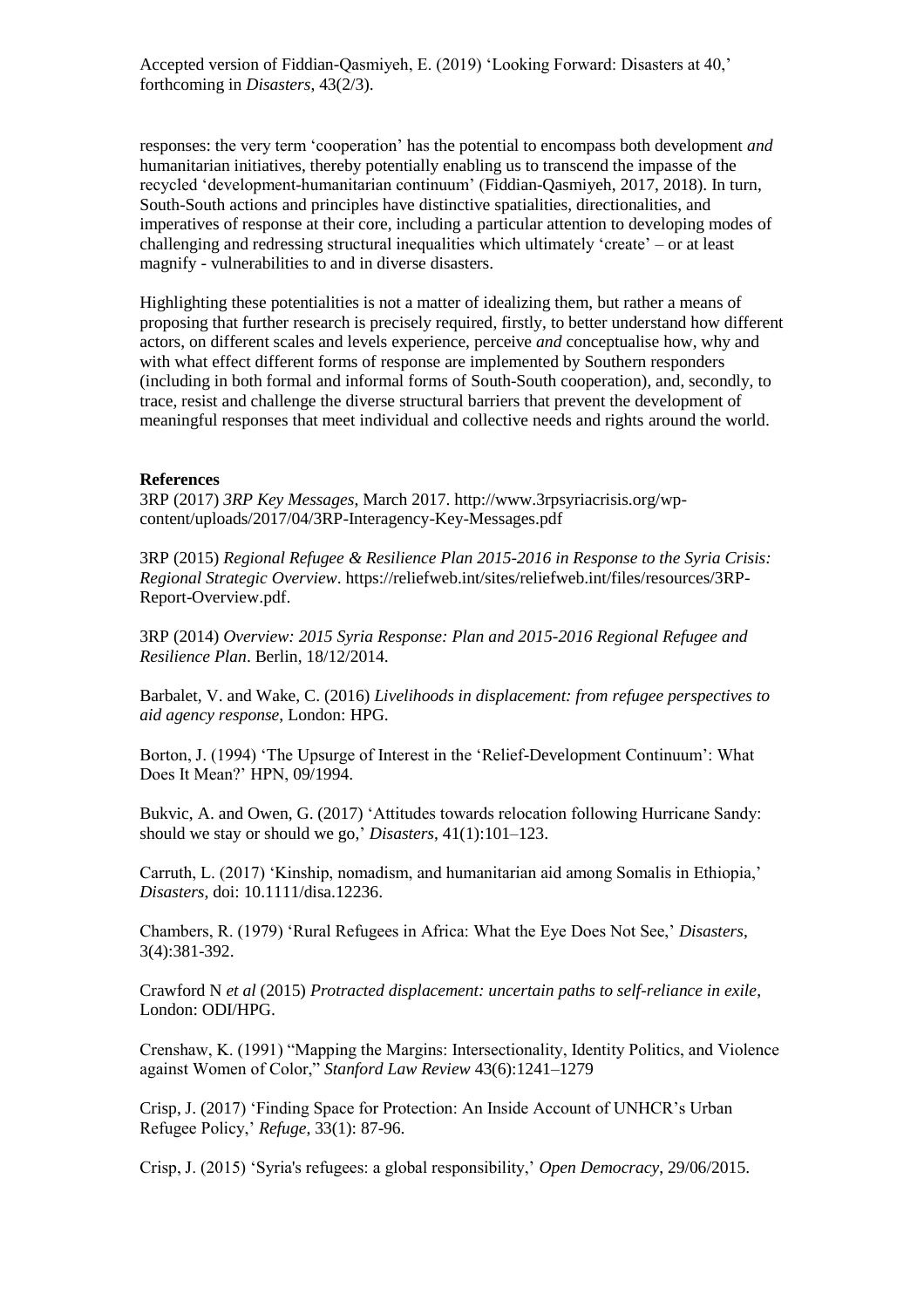Crisp, J. (2001) 'Mind the gap! UNHCR, humanitarian assistance and the development process,' *UNHCR New Issues in Refugee Research*, WP 43.

Crisp, J., Morris, T. and Refstie, H. (2012) 'Displacement in urban areas: new challenges, new partnerships,' *Disasters*, 36(1):23–42

Davey, E. (2012) 'New Players Through Old Lenses: Why history matters in engaging Southern actors', *HPG Policy Brief*, 48.

Davey, E. and Scriven, J. (Eds) (2015) 'Special Issue: Aid in the archives,' *Disasters*, 39(2).

Enarson, E. (1998) ['Through Women's Eyes: A Gendered Research Agenda for Disaster](http://onlinelibrary.wiley.com/doi/10.1111/1467-7717.00083/abstract)  [Social Science,](http://onlinelibrary.wiley.com/doi/10.1111/1467-7717.00083/abstract)' *Disasters*, 22(2):157–173.

Ferris, E. (2017) 'Unpacking the numbers on global refugees.' *Brookings Blog*, 20/06/2017.

Fiddian-Qasmiyeh, E. (2019) 'The changing faces of UNRWA: from the global to the local,' *Journal of Humanitarian Affairs,* 1(1):(in production).

Fiddian-Qasmiyeh, E. (2018) 'Southern-led Responses to Displacement: Modes of South-South cooperation?' in Fiddian-Qasmiyeh, E. and Daley, P. (Eds) *Handbook of South-South Relations*, Oxford: Routledge, 239-255.

Fiddian-Qasmiyeh, E. (2016a) 'Refugee-Refugee Relations in Contexts of Overlapping Displacement', *International Journal of Urban and Regional Research.* Available at: [http://www.ijurr.org/spotlight-on-overview/spotlight-urban-refugee-crisis/refugee-refugee](http://www.ijurr.org/spotlight-on-overview/spotlight-urban-refugee-crisis/refugee-refugee-relations-contexts-overlapping-displacement/)[relations-contexts-overlapping-displacement/](http://www.ijurr.org/spotlight-on-overview/spotlight-urban-refugee-crisis/refugee-refugee-relations-contexts-overlapping-displacement/)

Fiddian-Qasmiyeh, E. (2016b) '*Repress*entations of Displacement in the Middle East,' *Public Culture*, 28(3): 457-473. doi: 10.1215/08992363-3511586

Fiddian-Qasmiyeh, E. (2016c) 'On the Threshold of Statelessness: Palestinian narratives of loss and erasure,' *Journal of Ethnic and Racial Studies*, 39(2): 301-321.

Fiddian-Qasmiyeh, E. (2016d) *Promoting the successful integration of refugees/forcibly displaced people in situations of Protracted Forced Displacement,* Commissioned DfID Rapid Review, UK Department for International Development, March 2016.

Fiddian-Qasmiyeh, E. (2016e) 'Refugees hosting refugees,' *Forced Migration Review*, September 2016.

Fiddian-Qasmiyeh, E. (2015a) *South-South Educational Migration, Humanitarianism and Development: Views from Cuba, North Africa and the Middle East*, Oxford: Routledge.

Fiddian-Qasmiyeh, E. (2015b) ['Refugees helping refugees: how a Palestinian refugee camp in](https://theconversation.com/refugees-helping-refugees-how-a-palestinian-camp-in-lebanon-is-welcoming-syrians-48056)  [Lebanon is welcoming Syrians,](https://theconversation.com/refugees-helping-refugees-how-a-palestinian-camp-in-lebanon-is-welcoming-syrians-48056)' *The Conversation*, 4 November 2015

Fiddian-Qasmiyeh, E. (2014a) "Gender and Forced Migration," in E. Fiddian-Qasmiyeh, G. Loescher, K. Long and N. Sigona (eds.) *The Oxford Handbook of Refugee and Forced Migration Studies*, Oxford: Oxford University Press.

Fiddian-Qasmiyeh, E. (2014b) *The Ideal Refugees: Gender, Islam and the Sahrawi Politics of Survival,* Syracuse NY: Syracuse University Press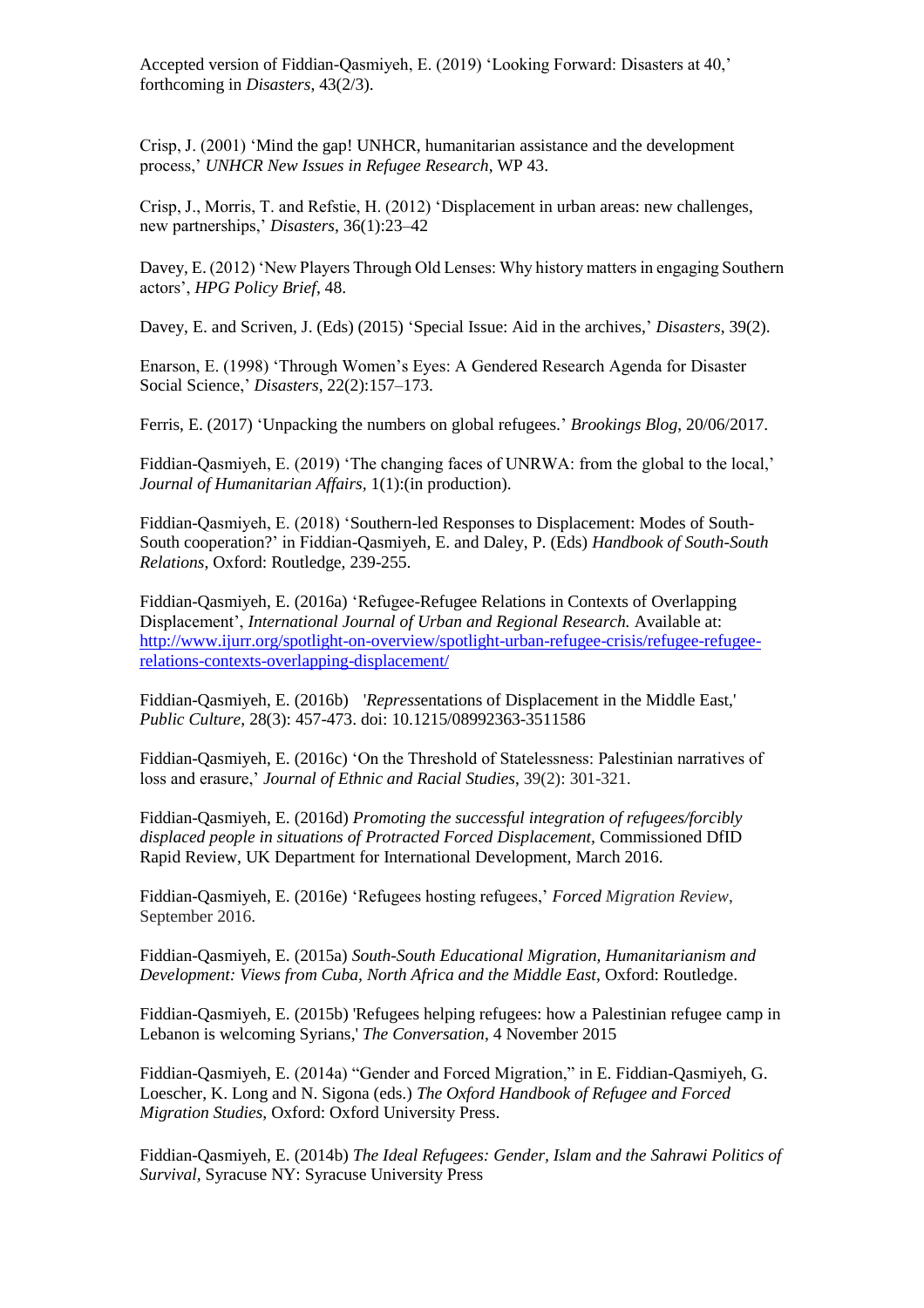Fiddian-Qasmiyeh, E. (2012) 'Invisible Refugees and/or Overlapping Refugeedom? Protecting Sahrawis and Palestinians Displaced by the 2011 Libyan Uprising,' *International Journal of Refugee Law*, 24(2): 263-293.

Fiddian-Qasmiyeh, E. (2010) 'Education, Migration and Internationalism: Situating Muslim Middle Eastern and North African students in Cuba,' *The Journal of North African Studies*, 15(2): 137-155.

Fiddian-Qasmiyeh, E. and Ager, A. (eds) (2013) *[Local Faith Communities and the promotion](http://www.rsc.ox.ac.uk/publications/working-papers-folder_contents/wp90-local-faith-communities-resilience-150213.pdf)  [of resilience in humanitarian situations,](http://www.rsc.ox.ac.uk/publications/working-papers-folder_contents/wp90-local-faith-communities-resilience-150213.pdf)* RSC/JLI Working Paper 90, Oxford: Refugee Studies Centre.

Fiddian-Qasmiyeh, E. and Daley, P. (2018) 'Introduction: Conceptualising the Global South and South-South Encounters' in Fiddian-Qasmiyeh, E. and Daley, P. (Eds) *Handbook of South-South Relations*, Routledge, 1-28.

Fiddian-Qasmiyeh, E. and Pacitto, J. (2016) "Writing the Other into Humanitarianism: A conversation between 'South-South' and 'faith-based' humanitarianisms," in Sezgin, Z. and Dijkeul, D. (Eds) *[The New Humanitarianisms in International Practice: Emerging actors and](http://www.taylorandfrancis.com/books/details/9781138829718/)  [contested principles](http://www.taylorandfrancis.com/books/details/9781138829718/)*, Oxford: Routledge.

De Haas, H. (2017) 'Myths of Migration: Much of What We Think We Know Is Wrong,' *Die Spiegel*, 21/03/2017

De Haas, H. (2016) 'Refugees: A small and relatively stable proportion of world migration,' 22/08/ 2016. Available at [http://heindehaas.blogspot.co.uk/2016/08/refugees-small-and](http://heindehaas.blogspot.co.uk/2016/08/refugees-small-and-relatively-stable.html)[relatively-stable.html](http://heindehaas.blogspot.co.uk/2016/08/refugees-small-and-relatively-stable.html)

Hannam, K., Sheller, M. and Urry, J. (2006) 'Editorial: mobilities, immobilities and moorings', *Mobilities*, 1(1): 1-22.

Hinds, E. (2015) 'Relationship between humanitarian and development aid,' GSDRC Helpdesk Research Report, <https://reliefweb.int/sites/reliefweb.int/files/resources/HDQ1185.pdf>

Hollis, S. (2017) 'Bridging international relations and disaster studies: the case of disaster– conflict scholarship,' *Disasters*, doi: 10.1111/disa.12231

Humanitarian Policy Group (2011) *A Global History of Modern Humanitarian Action, Humanitarian Policy Group, Overseas Development Institute Integrated Programme Research Project 2011–2015.*

Huss, Kaufman, Avgar and Shuker (2015) 'Arts as a vehicle for community building and post-disaster development' *Disasters*, 40(2): 284-303.

ILO (2015) 'Regional Dialogue on Market Impact of Syrian Refugee Crisis in Jordan, Lebanon, Turkey, Iraq and Egypt: summary report and conclusions,' http://www.ilo.org/ankara/news/WCMS\_408999/lang--en/index.htm.

Jacobsen, K. and Landau, L. (2003) 'The Dual Imperative in Refugee Research,' *Disasters*, 27(3):185-206.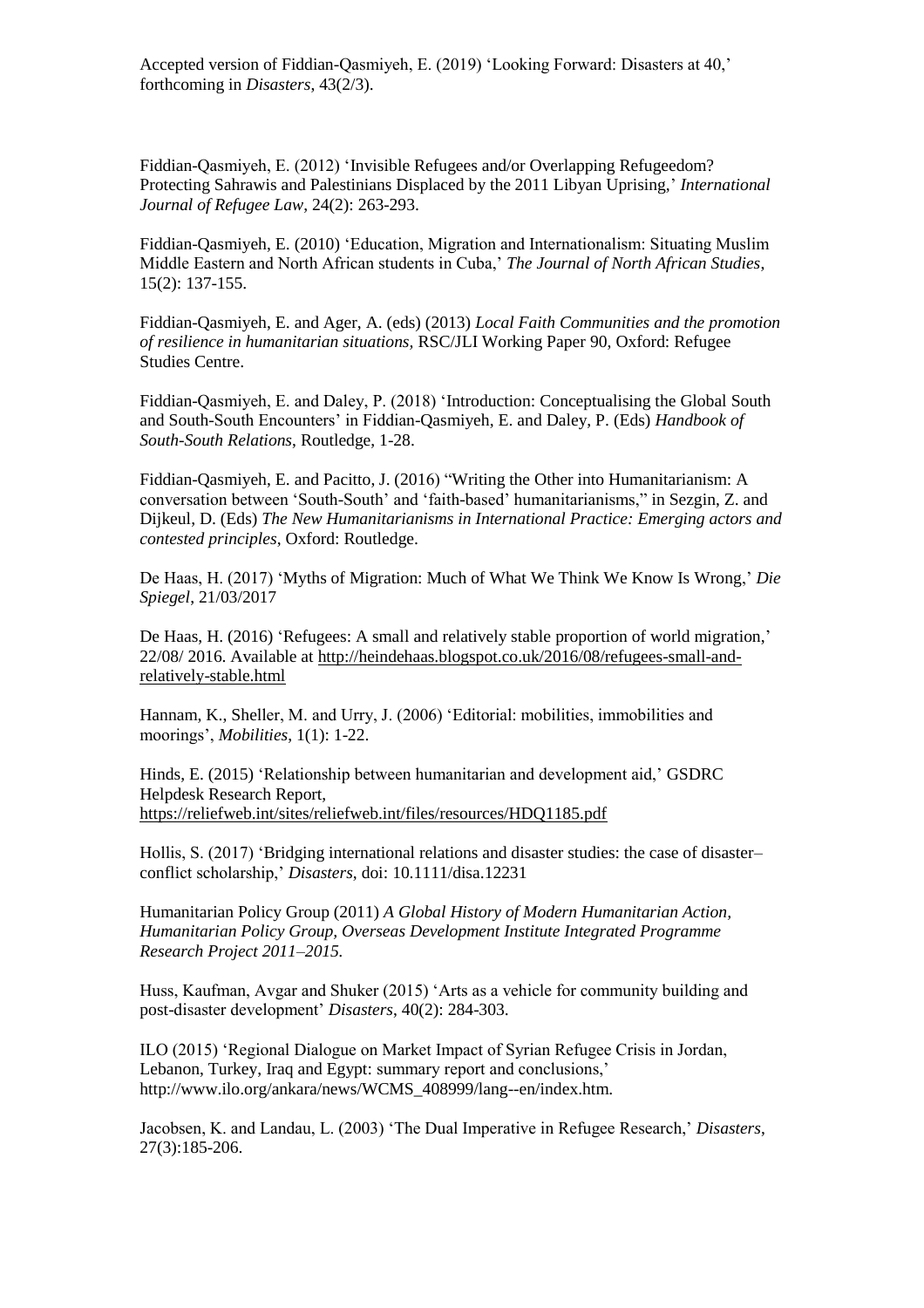Joyette, A.R.T., Nurse, L.A. and Pulwarty, R.S. (2014) ['Disaster risk insurance and](http://onlinelibrary.wiley.com/doi/10.1111/disa.12118/abstract)  [catastrophe models in risk-prone small Caribbean islands,](http://onlinelibrary.wiley.com/doi/10.1111/disa.12118/abstract)' *Disasters*, 39(3): 467–492.

Kelman, I. (2014) 'No change from climate change: vulnerability and small island developing states,' *The Geographical Journal,* 180(2):120–129.

Kelman, I. (2007) 'Hurricane Katrina Disaster Diplomacy.' *Disasters*, 31(3):288-309.

Khan, S. (2017) 'Irma: Cuba sends hundreds of doctors to Caribbean islands devastated by hurricane,' *The Independent*, 9 September 2017.

Kumar Saha, S. (2016) 'Cyclone Aila, livelihood stress, and migration: empirical evidence from coastal Bangladesh,' *Disasters*, 41(3): 505-526.

Gaillard, J.C. (2017) Presentation at the Disasters Conference, verbatim proceedings, 09/2017.

Gaillard, J.C., Sanz, K. Balgos, B.C., Dalisay, S.N.M., Gorman-Murray, A., Smith, F. and Toelupe, V. (2017) ['Beyond men and women: a critical perspective on gender and disaster,](http://onlinelibrary.wiley.com/doi/10.1111/disa.12209/full)' *Disasters*, 41(3):429–447

Lubkemann, S. C. (2008) 'Involuntary Immobility: On a Theoretical Invisibility in Forced Migration Studies,' *Journal of Refugee Studies*, 21(4):454-475.

Malkki L. (1992) 'National Geographic: the Rooting of Peoples and the Territorialization of National Identity among Scholars and Refugees,' *Cultural Anthropology,* 7(1):24-44.

Massey, D. et al (2005) *Worlds in Motion.* Oxford: Oxford University Press.

Omata, N. (2018/forthcoming) 'South-South Cooperation in International Organizations,' in AUTHOR, E. and Daley, P. (eds) *Handbook of South-South Relations*, Oxford: Routledge.

Pantuliano, S. (2011) 'Introduction: Refugees and the Displaced,' *Disasters*.

Pantuliano, S., Davey, E. and Kinahan, J. (2013) 'Introduction', virtual special issue on 'Resilience,' *Disasters*

Paul, B. (2005) 'Evidence against disaster-induced migration: the 2004 tornado in northcentral Bangladesh,' *Disasters*, 29(4):370-85.

Peters-Guarin, G., McCall, M. K. and van Westen, C. (2012) ['Coping strategies and risk](http://onlinelibrary.wiley.com/doi/10.1111/j.1467-7717.2011.01247.x/abstract)  [manageability: using participatory geographical information systems to represent local](http://onlinelibrary.wiley.com/doi/10.1111/j.1467-7717.2011.01247.x/abstract)  [knowledge,](http://onlinelibrary.wiley.com/doi/10.1111/j.1467-7717.2011.01247.x/abstract)' *Disasters*, 36(1):1–27

Rivers, J.P.W. (1982) ['Women and children last: An essay on sex discrimination in disasters,](http://onlinelibrary.wiley.com/doi/10.1111/j.1467-7717.1982.tb00548.x/pdf)' *Disasters*, 6(4):256–267.

Simatele, D and Simatele, M. (2015) 'Migration as an adaptive strategy to climate variability**,**' *Disasters,* 38(4):762-781.

Sommer, M. (2012) 'Menstrual hygiene management in humanitarian emergencies: Gaps and recommendations,' *Waterlines,* 31(1&2):83-104*.*